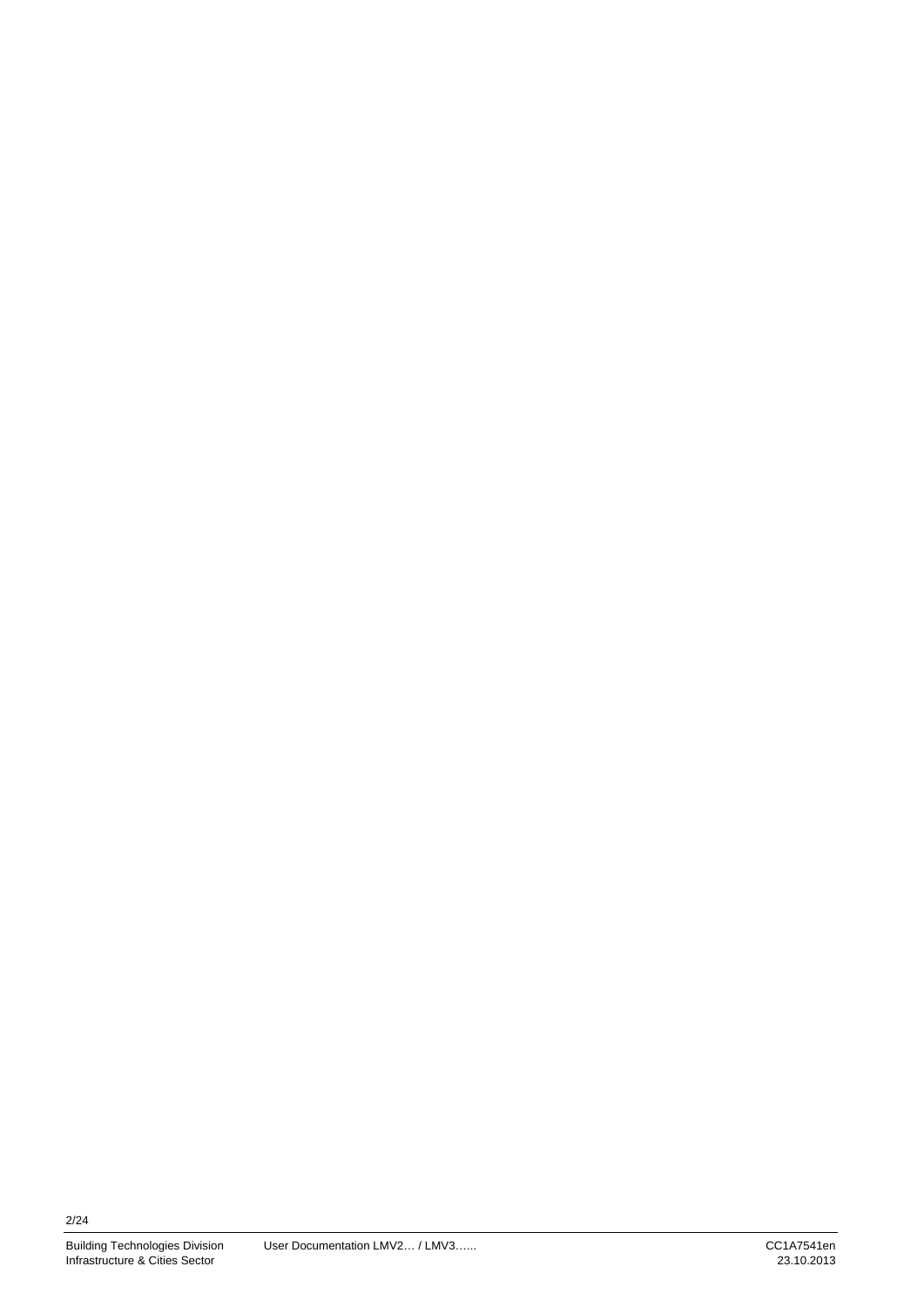## **Supplementary documentation**

| <b>ASN</b>              | <b>Title</b>                                | Number of<br><b>Documentation</b> |
|-------------------------|---------------------------------------------|-----------------------------------|
| LMV2 / LMV3             | Environmental<br><b>Product Declaration</b> | E7541                             |
| LMV27.100               | Data Sheet                                  | N7541                             |
| LMV26 / AGM60           | <b>Basic Documentation</b>                  | P7547                             |
| LMV26.310x2 / AGM60.2x9 | <b>Basic Documentation</b>                  | P7548                             |
| LMV27.100               | <b>Basic Documentation</b>                  | P7541                             |
| LMV27.100x2             | <b>Basic Documentation</b>                  | P7549                             |
| LMV27.210x2             | <b>Basic Documentation</b>                  | P7543                             |
| LMV36.520x1 / AGM60.4x9 | <b>Basic Documentation</b>                  | P7544                             |
| LMV37.4                 | <b>Basic Documentation</b>                  | P7546                             |
| LMV37.400x2             | <b>Basic Documentation</b>                  | P7536                             |
| LMV37.410x1             | <b>Basic Documentation</b>                  | P7554                             |
| LMV37.820x1             | <b>Basic Documentation</b>                  | P7545                             |
| LMV2 / LMV3             | <b>Product Range</b><br>Overview            | Q7541                             |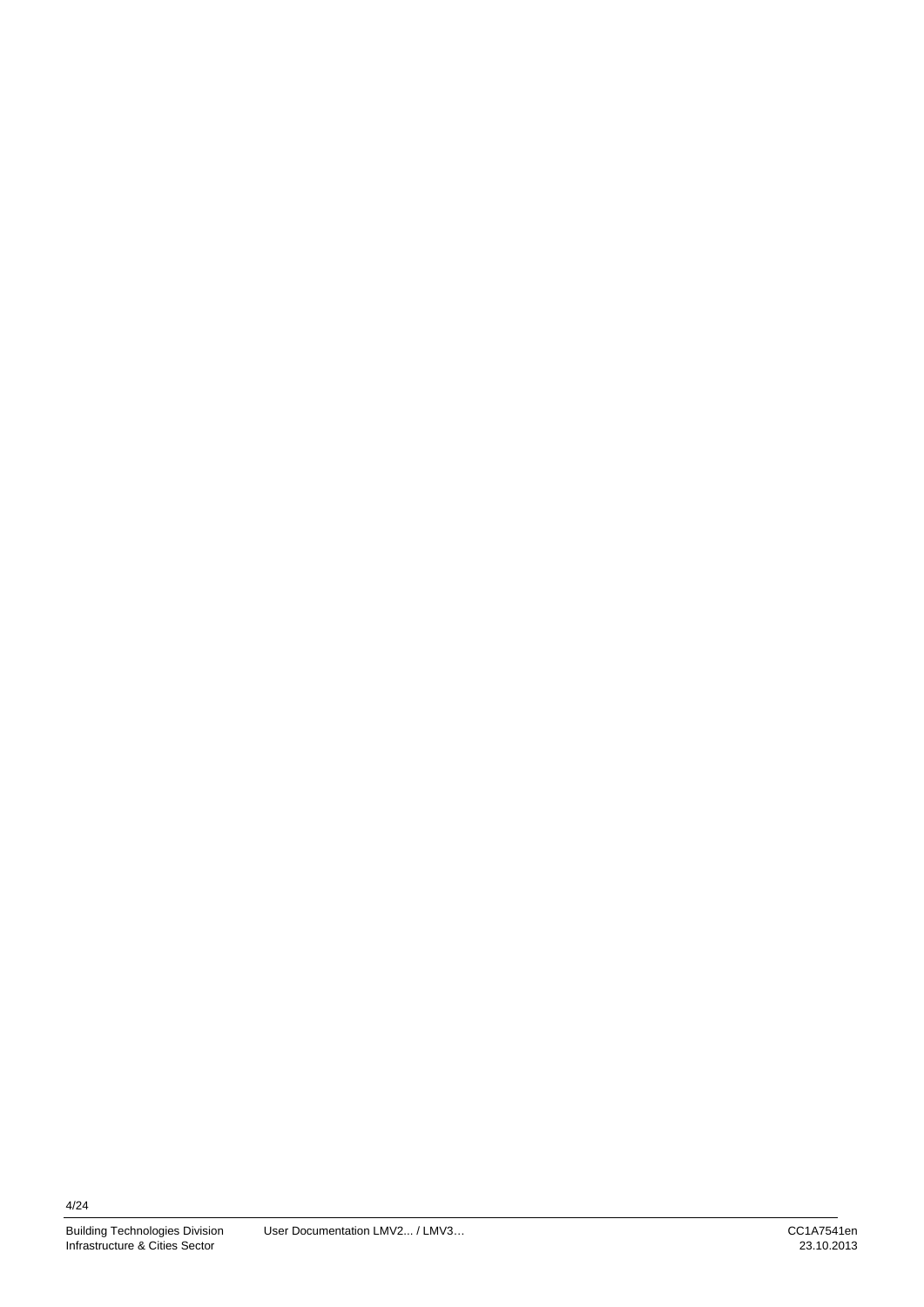## **Contents**

| 1            |                                                               |      |
|--------------|---------------------------------------------------------------|------|
| $\mathbf{2}$ |                                                               |      |
| 2.1          |                                                               |      |
| 3            |                                                               |      |
| 3.1          |                                                               |      |
| 3.2          |                                                               |      |
| 4            |                                                               |      |
| 4.1          |                                                               |      |
| 4.2          |                                                               |      |
|              |                                                               |      |
| 5            |                                                               |      |
| 5.1          |                                                               |      |
| 5.2          |                                                               |      |
| 5.3          |                                                               |      |
| 5.4          |                                                               |      |
| 5.5          |                                                               |      |
| 5.6          |                                                               |      |
| 5.7          |                                                               |      |
| 5.8          |                                                               |      |
| 5.9          | Communication during the internal slave handling time 12      |      |
| 5.10         |                                                               |      |
| 5.11         |                                                               |      |
| 6            |                                                               |      |
| 7            |                                                               |      |
| 8            |                                                               |      |
| 8.1          |                                                               |      |
| 8.2          |                                                               |      |
| 8.3          |                                                               |      |
| 9            |                                                               |      |
| 9.1          |                                                               |      |
| 9.2          |                                                               |      |
| 10           |                                                               |      |
| 10.1         |                                                               |      |
| 10.2         |                                                               |      |
| 10.3         |                                                               |      |
| 10.4         | Step back time in the event of communication breakdown 21     |      |
| 10.5         | Preselected output in the event of communication breakdown 22 |      |
| 10.6         |                                                               |      |
|              |                                                               | 5/24 |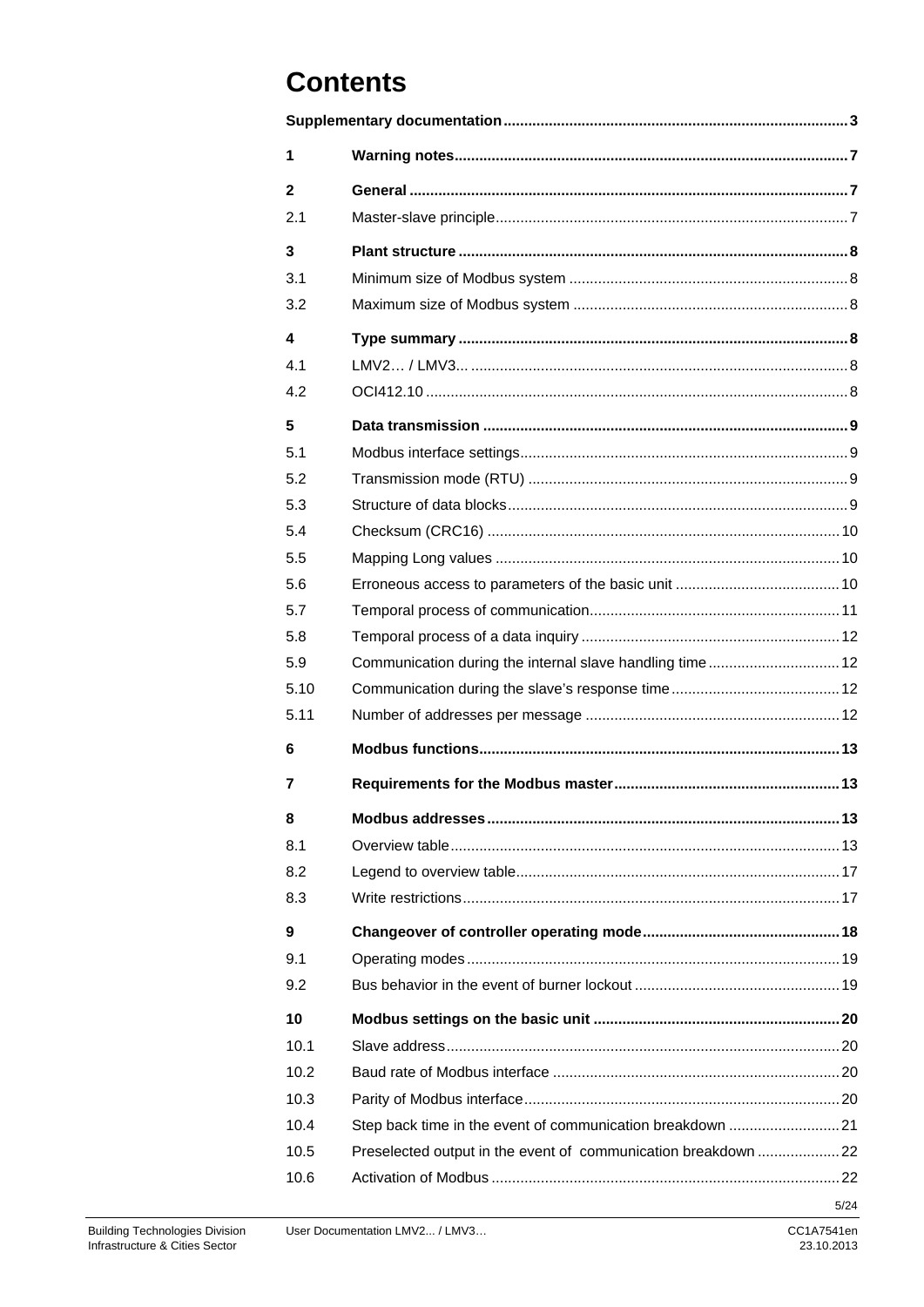| 11 |  |
|----|--|
| 12 |  |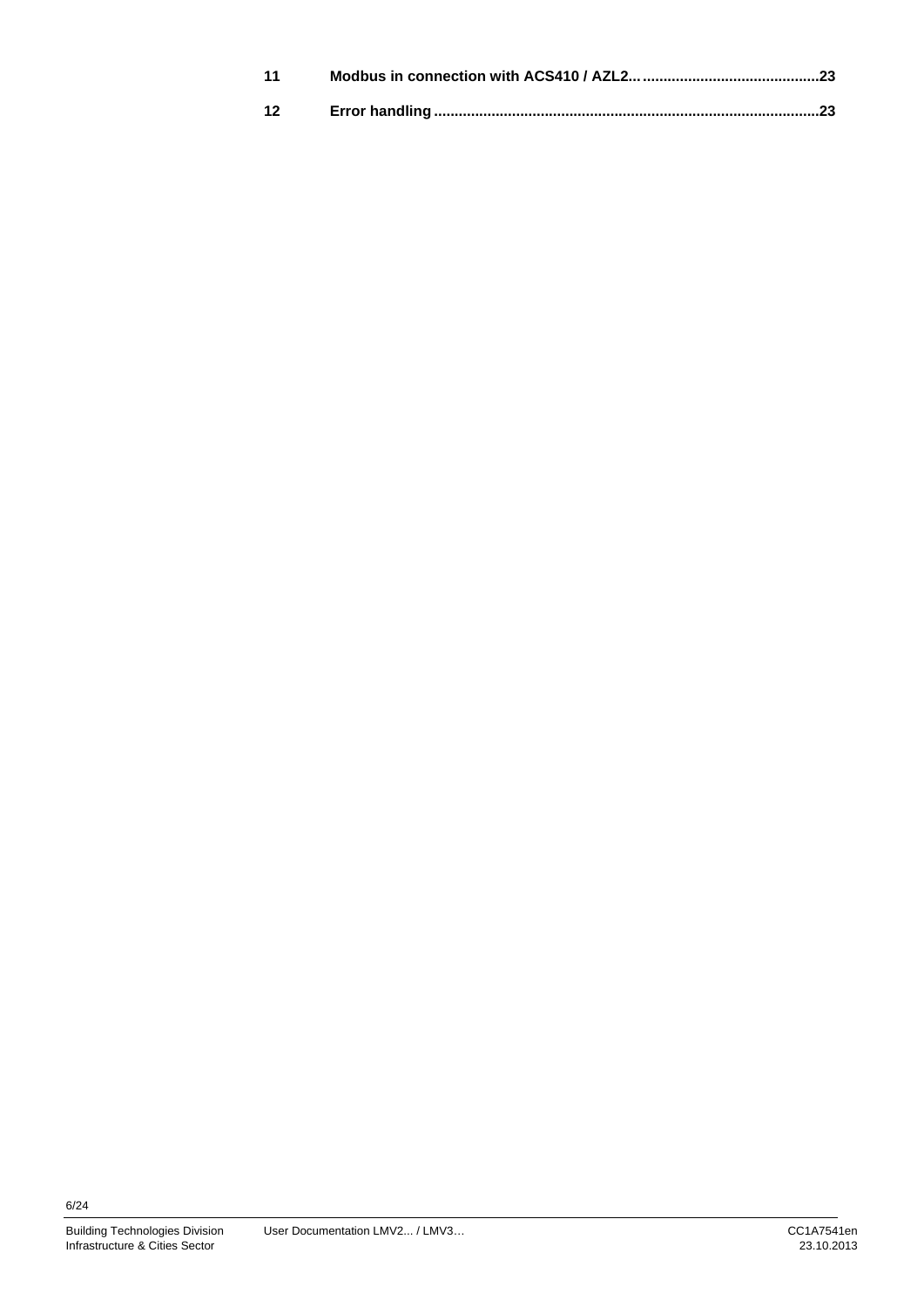## **1 Warning notes**

**Observance of the following warning notes helps avoid injury to persons and damage to property or the environment!** 



#### **Caution!**

**The safety, warning and technical notes given in the Basic Documentation on the LMV2... / LMV3... apply fully to the present document also!** 

- When connecting the OCI412... to the LMV2... / LMV3..., observe the warning notes contained in the Basic Documentation
- The Modbus in the LMV2... / LMV3... offers no special measures aimed at preventing or controlling errors. For this reason – when using the Modbus – it must be made certain that poor combustion values cannot occur, especially in connection with multiburner control. Such measures are to be considered on an application-specific basis and to be verified and proven by checking the relevant standards and by conducting adequate tests

## **2 General**

LMV2... / LMV3...

The LMV2... / LMV3... is a microprocessor-based burner management system with matching system components designed for the control and supervision of forced draft burners of medium to high capacity.

Operation and programming of the burner management system takes place either via the display and operating unit (AZL2...) or the PC tool.

By making use of the Modbus functionality of the LMV2… / LMV3..., the system can be integrated into a data network based on a Modbus system.

This facilitates implementation of the following applications:

- Visualization of plant states
- Plant control
- Logging

The physical connection to the Modbus system is made via an external OCI412.10 module.



### **2.1 Master-slave principle**

Communication between Modbus users takes place according to the master-slave principle.

In that case, the LMV2… / LMV3... always operate as a slave.

Every device on the bus line must be assigned a different address. For making the settings, refer to chapter 10 Modbus settings on the basic unit.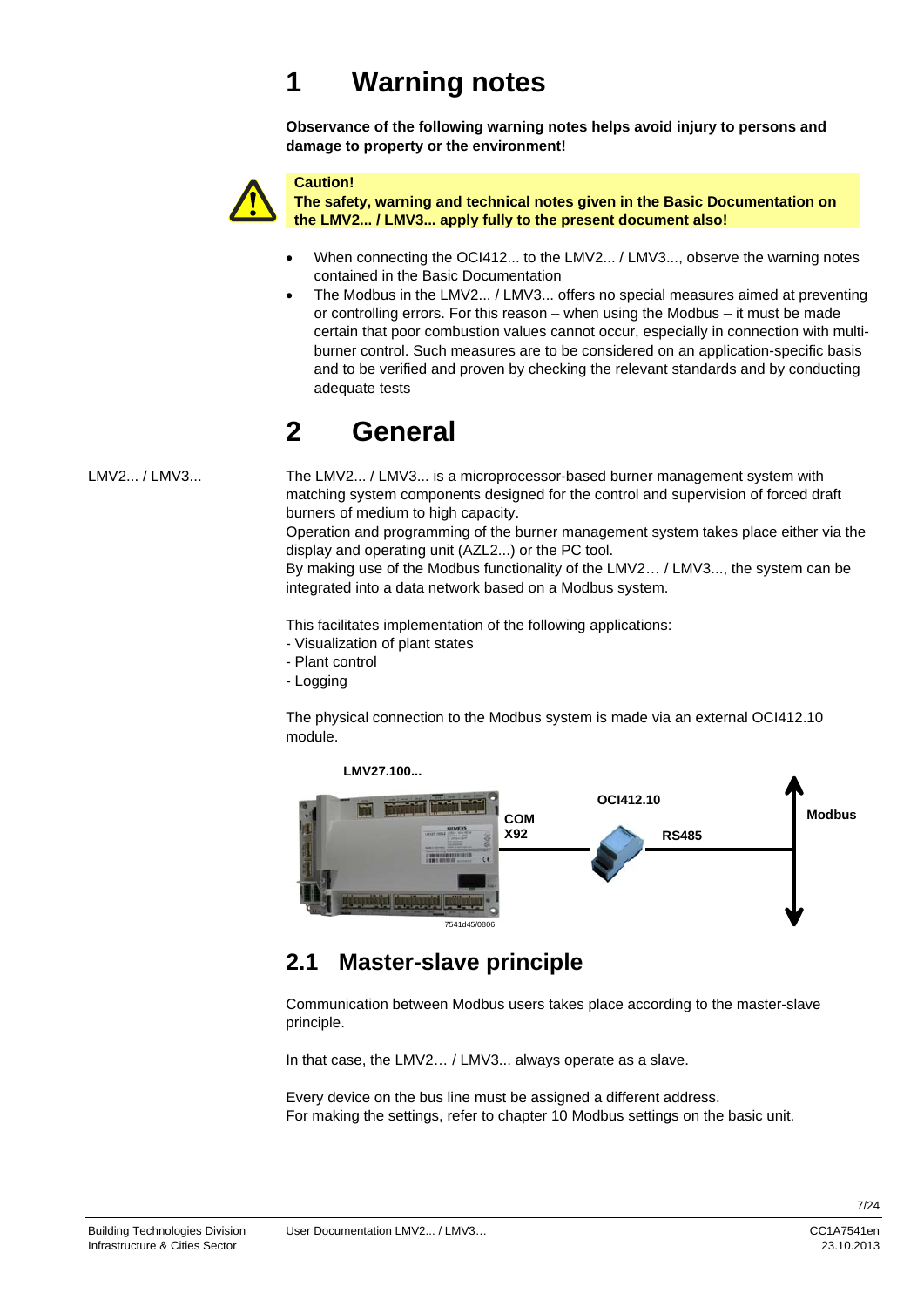## **3 Plant structure**

#### Note!

 $\circlearrowright$ 

Please observe the guidelines provided by the supplier of the master covering the setting up of a communication system!

### **3.1 Minimum size of Modbus system**

The smallest Modbus plant consists of the following components:

- A bus master for the control of data traffic
- One or several slaves which deliver data if requested by the master
- The transmission medium, consisting of bus cable and bus connector for connecting the individual users, one or several bus segments which are linked via repeaters

### **3.2 Maximum size of Modbus system**

A bus segment consists of a maximum of 32 field devices. The maximum number of slaves that can be operated with a Modbus master across several segments is determined by the internal memory structure of the master used. Therefore, the planning engineer should have information on the master's capacity. To integrate a new user, the bus cable can be separated at any location for adding a bus connector. At the end of a segment, the bus line can be extended to the specified segment lengths. The length of a bus segment is dependent on the rate of transmission which is determined primarily on the plant's constellation (segment length, distributed inputs / outputs) and the required query cycles of the individual users.

#### **Note!**

 $\circlearrowright$ 

Select the same rate of transmission for all users on the bus! Modbus devices must be connected in line!

## **4 Type summary**

### **4.1 LMV2… / LMV3...**

Microprocessor-based burner control for single-fuel burners of any capacity, electronic fuel / air ratio control with up to 2 actuators, with integrated gas valve proving.

### **4.2 OCI412.10**

Interface between LMV2… / LMV3... and Modbus (refer to Basic Documentation P7541).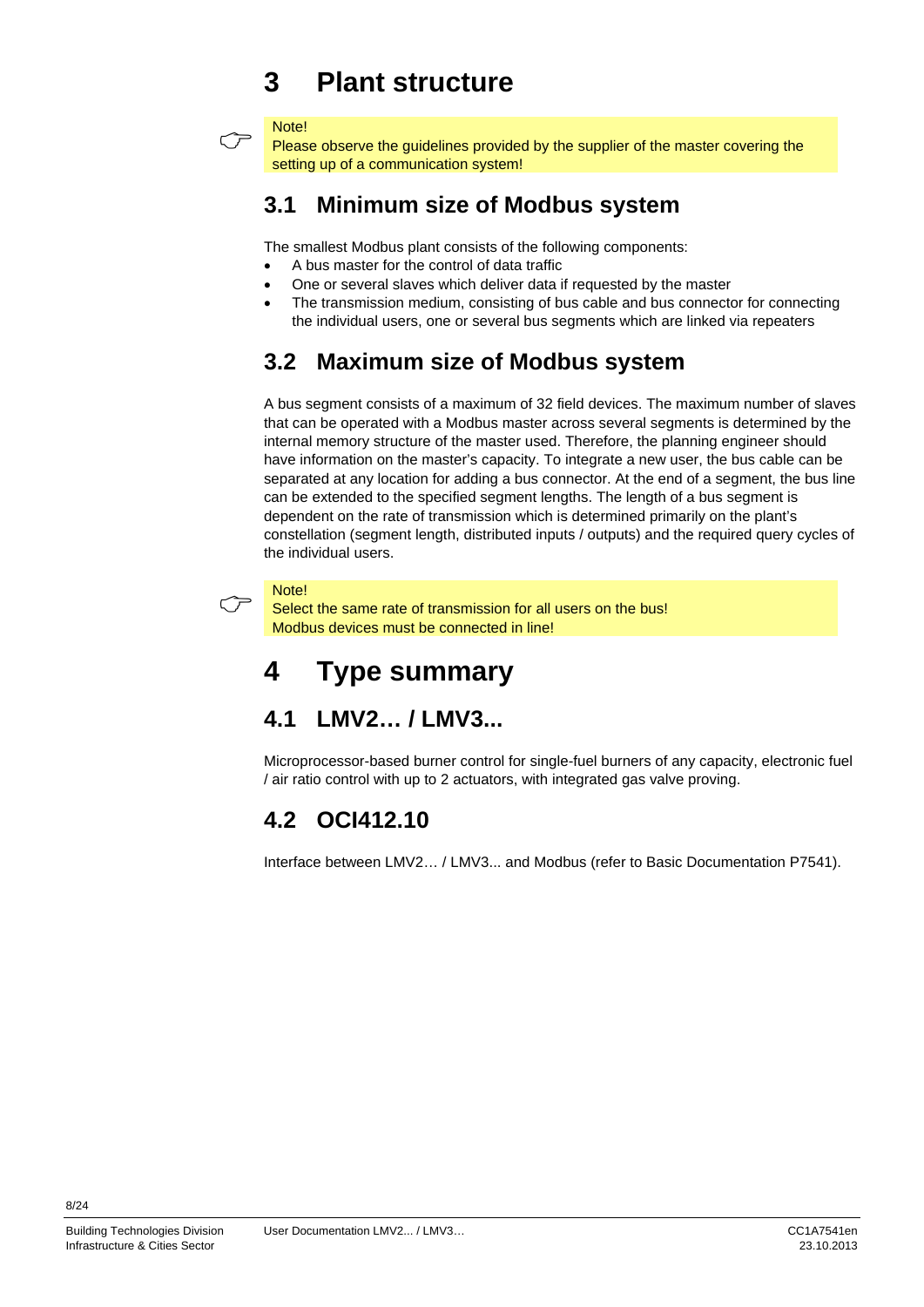## **5 Data transmission**

### **5.1 Modbus interface settings**

In addition to the interface parameters that can be set on the basic unit (refer to chapter 10 Modbus settings on the basic unit), the following parameters for the communication interface are ready set:

| Number of data bits  |  |
|----------------------|--|
| Number of start bits |  |
| Number of stop bits  |  |

### **5.2 Transmission mode (RTU)**

The transmission mode used is RTU (Remote Terminal Unit).

Data are transmitted in binary format (hexadecimal) with 8 Bits. The LSB (least significant bit) is transmitted first. ASCII mode is not supported.

### **5.3 Structure of data blocks**

All data blocks are of the same structure:

|        |        |        | Data field Checksum CRC16 |
|--------|--------|--------|---------------------------|
| 1 Byte | 1 Bvte | x Byte | 2 Bytes                   |

Each data block has 4 fields:

| Slave address        | Device address of a certain slave                                                    |
|----------------------|--------------------------------------------------------------------------------------|
| <b>Function code</b> | Function selection (reading, writing words)                                          |
| Data field           | Contains the following information:<br>Word address<br>Number of words<br>Word value |
| <b>Checksum</b>      | Detection of transmission errors                                                     |

Data structure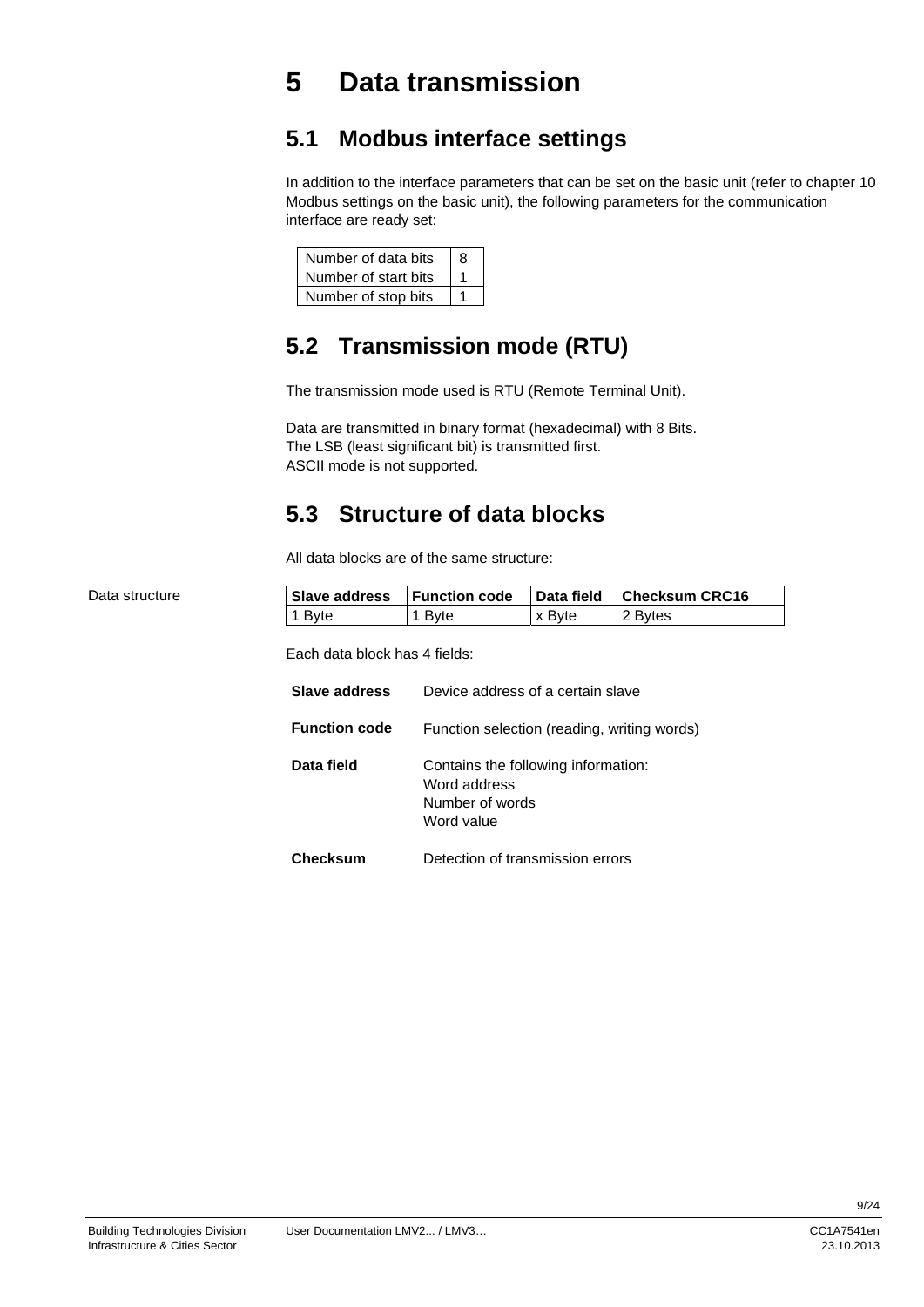### **5.4 Checksum (CRC16)**

Transmission errors are detected with the help of the checksum (CRC16). If an error is detected during evaluation, the respective device will not respond.

Calculation scheme

| $CRC = 0xFFFF$                        |      |  |  |
|---------------------------------------|------|--|--|
| $CRC = CRC$ XOR ByteOfMessage         |      |  |  |
| For (1 to 8)                          |      |  |  |
| $CRC = SHR (CRC)$                     |      |  |  |
| if (flag shifted to the right $= 1$ ) |      |  |  |
| then                                  | else |  |  |
| $CRC = CRC XOR$                       |      |  |  |
| 0xA001                                |      |  |  |
| while (not all ByteOfMessage edited)  |      |  |  |



## **Note!**<br>The Low-Byte of the checksum is transmitted first.

Example

Data inquiry: Reading 2 words from address 6 (CRC16 = 0x24A0)

| 0B | ∩∩<br>სა | 00 | 06 | 00 | $\sim$<br>◡▵ | AC | $\sim$<br>24 |
|----|----------|----|----|----|--------------|----|--------------|
|    |          |    |    |    |              |    | CRC16        |

Reply: (CRC16 = 0x0561)

| 0Β | ∩∩<br>სა | $\Omega$ | 00   | 00 | $\Lambda$<br>╍ | ∩∩<br>UΟ | r,  | ∩ҕ<br>v.                      |
|----|----------|----------|------|----|----------------|----------|-----|-------------------------------|
|    |          |          | Word |    | Word           | ∼        | いいし | $\bigcap$ $\bigcap$ $\bigcap$ |

### **5.5 Mapping Long values**

| Byte High   Byte Low |  | Byte High | Byte Low |
|----------------------|--|-----------|----------|
| <b>Word Low</b>      |  | Word High |          |

### **5.6 Erroneous access to parameters of the basic unit**

If a non-existing parameter shall be read in, a substitute value will be sent. The substitute value is fixed at 0xFFFF. Reading

In case of write access to non-existing parameters, or to parameters disabled for building automation mode, the value of the parameter will not be changed and no response will be sent. Writing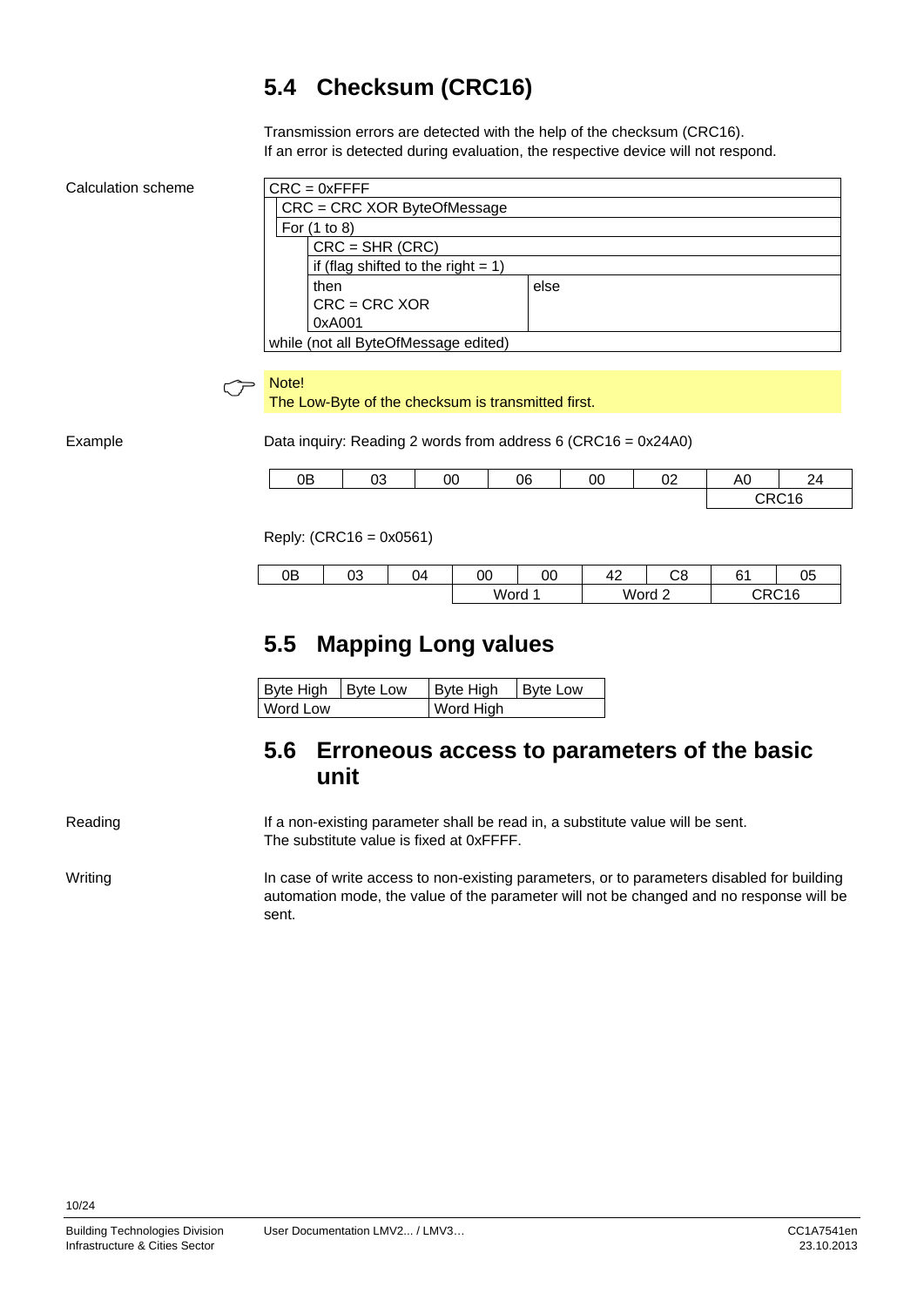### **5.7 Temporal process of communication**

Both beginning and end of a data block are characterized by transmission pauses. Between 2 successive characters, a maximum period of 3.5 times the character transmission time may elapse.

The character transmission time (time required for the transmission of one character) is dependent on the Baud rate and the data format used.

Hence, in the case of a data format of 8 data bits, no parity bit and one stop bit, the transmission time is calculated as follows:

#### **Character transmission time [ms] = 1000 \* 10 Bits / Baud rate**

And with the other data formats:

**Character transmission time [ms] = 1000 \* 11 Bits / Baud rate** 

**Data inquiry from the master**  Transmission time = n characters \* 1000 \* x Bits / Baud rate Identification code for end of data inquiry 3.5 characters \* 1000 \* x Bits / Baud rate Process

Handling of data inquiry by the slave

**Reply from the slave**  Transmission time = n characters \* 1000 \* x Bits / Baud rate

> Identification code for end of reply 3.5 characters \* 1000 \* x Bits / Baud rate

Example

Identification code for end of data inquiry or response in case of a data format of 11 / 10 bits.

Waiting time = 3.5 characters \* 1000 \* x Bits / Baud rate

| <b>Baud rate [Baud]</b> | Data format [Bit] | <b>Waiting time [ms]</b> |
|-------------------------|-------------------|--------------------------|
| 9600                    |                   |                          |
|                         |                   | 3.645                    |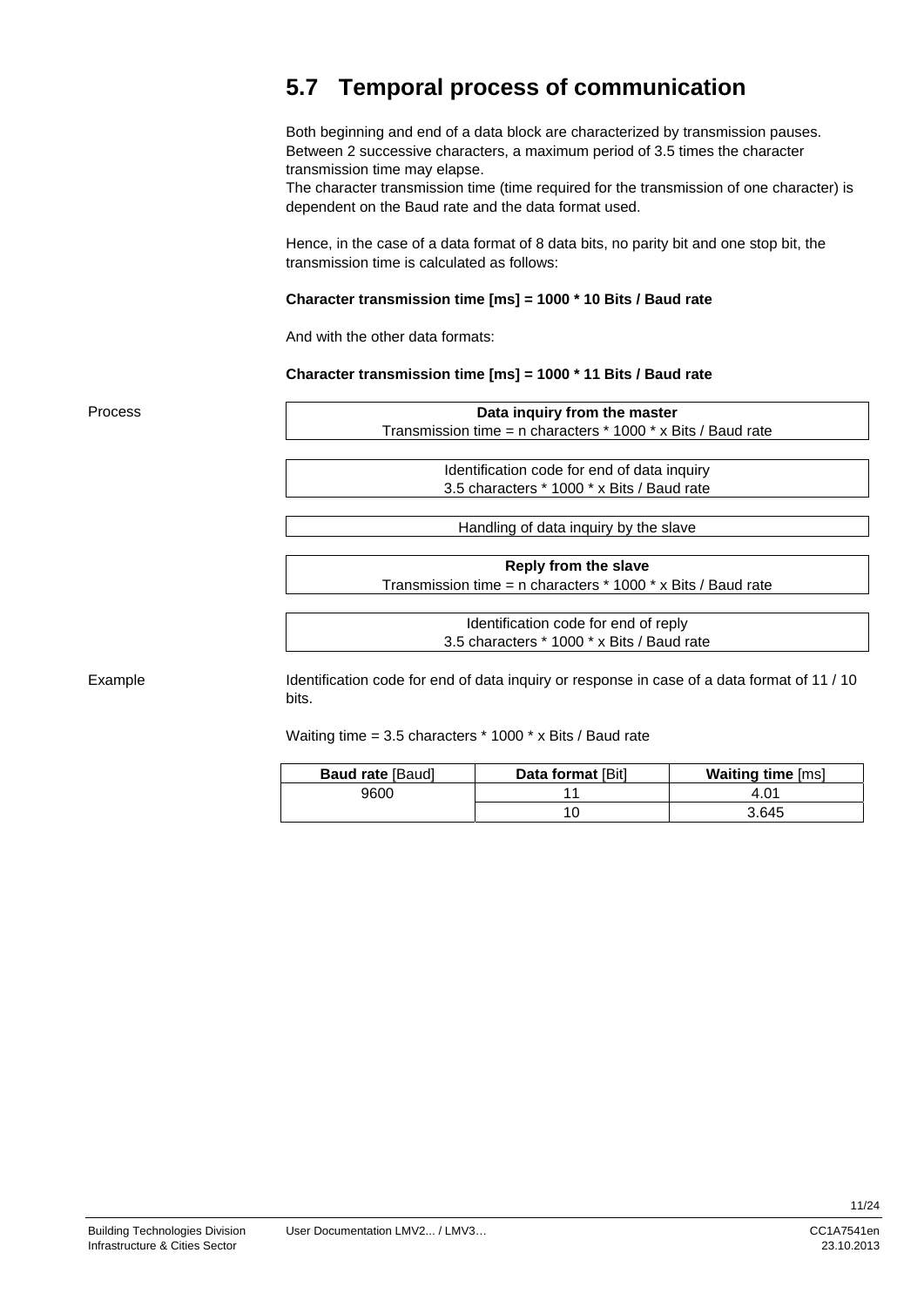### **5.8 Temporal process of a data inquiry**

#### Time scheme

A data inquiry progresses according to the following scheme:



- t0 Identification code for the end  $= 3.5$  characters (time dependent on the Baud rate)
- t1 Dependent on the time required for internal handling. The maximum handling time is dependent on the number of data.

In case of read access for 6 parameters 50 ms

- In case of write access for 2 parameters 50 ms
- t2  $t2 \ge 50$  ms

This is the time required by the device to switch back from sending to receiving. It must be observed by the master before making a new data inquiry. If must always be observed, even if the new data inquiry is made to some other device.

## **5.9 Communication during the internal slave handling time**

During the slave's internal handling time, the master must not make any data inquiries. Any inquiries made during this period of time will be ignored by the slave.

### **5.10 Communication during the slave's response**

### **time**

During the time the slave responds, the master must not make any data inquiries. If inquiries are made during this period of time, all data currently on the bus become invalid.

### **5.11 Number of addresses per message**

The number of addresses per message is limited:

- 20 addresses the size of a word when reading
- 6 addresses the size of a word when writing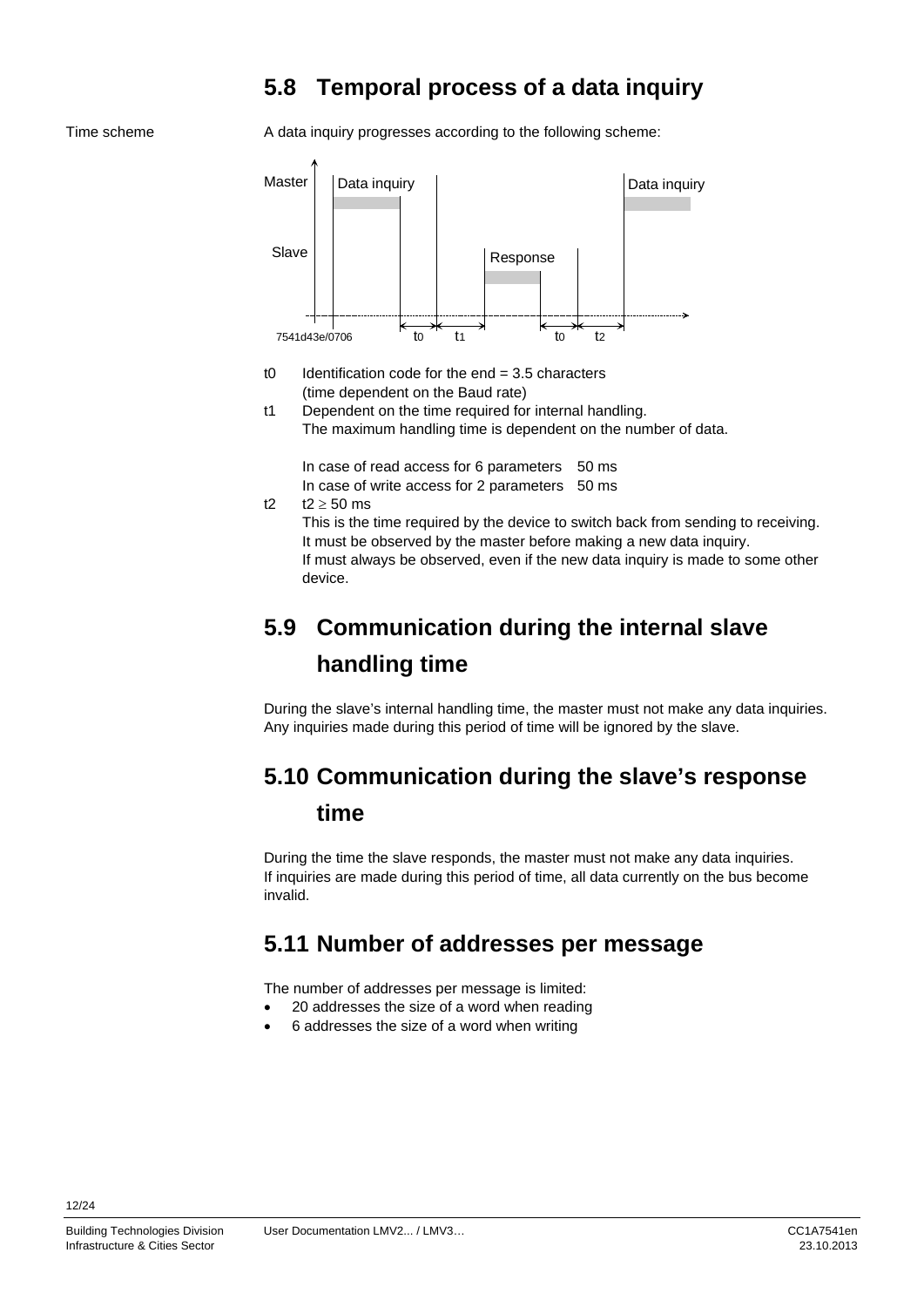## **6 Modbus functions**

The following Modbus functions are supported:

| <b>Function number</b> | <b>Function</b>  |
|------------------------|------------------|
| 0x03 / 0x04            | Reading n words  |
| 0x06                   | Writing one word |
| 0x10                   | Writing n words  |

## **7 Requirements for the Modbus master**

The Modbus system whose connection is based on RS-485 is a robust system.

In view of the possible cable lengths and the loads produced by the various users and environmental conditions, the master software should satisfy the following criteria:

- In the case of write processes, correct writing must be checked through back-reading
- In the case of read processes, it must be checked whether a reply from the slave is received. If there is no such reply, the inquiry must be repeated, or it must be checked whether an error occurred (wiring, valid Modbus address, etc.)

## **8 Modbus addresses**

### **8.1 Overview table**

| Function | <b>Address</b> | <b>Number</b>  | Data designation                  | <b>Access</b> | <b>Data</b>     | Data type /         | Range                              |
|----------|----------------|----------------|-----------------------------------|---------------|-----------------|---------------------|------------------------------------|
|          | dec / hex      | lof words      |                                   |               | lformat         | coding              |                                    |
| 03/04    | 0/0h           |                | Burner control phase              | $\mathsf R$   | U16             |                     | 0255                               |
| 03/04    | 1/1h           |                | Position of current fuel actuator | $\mathsf R$   | S <sub>16</sub> | PT WINKEL           | $-50150^\circ$                     |
| 03/04    | 4/4h           |                | Position of air actuator          | $\mathsf R$   | S <sub>16</sub> | PT WINKEL           | $-50150^{\circ}$                   |
| 03/04    | 8/8h           |                | Manipulated variable VSD          | $\mathsf R$   | S <sub>16</sub> | PT_PROZENT_01       | 0100                               |
| 03/04    | 9/9h           |                | Current type of fuel              | R             | U16             | $0 = \text{fuel} 0$ | 0.1                                |
|          |                |                | (default setting: 0)              |               |                 | $1 =$ fuel 1        |                                    |
| 03/04    | 10/Ah          |                | Current output                    | R             | U16             | PT_LEISTUNG         | Modulating:                        |
|          |                |                |                                   |               |                 |                     | 0100%                              |
|          |                |                |                                   |               |                 |                     | Multistage:                        |
|          |                |                |                                   |               |                 |                     | 10011003                           |
|          |                |                |                                   |               |                 |                     | Invalid: 32767                     |
| 03/04    | 13/Dh          |                | Flame signal                      | $\mathsf R$   | U16             | PT_PROZENT_01       | $0100\%$                           |
| 03/04    | 14 / 0Eh       |                | Current fuel throughput           | R             | U16             | 065535              | $06553.4$ m <sup>3</sup> /h,       |
|          |                |                |                                   |               |                 |                     | $1/h$ , ft <sup>3</sup> / h, g / h |
|          |                |                |                                   |               |                 |                     | 65535,5 error                      |
| 03/04    | 21/15h         | $\overline{2}$ | Startup counter total             | R.            | S32             |                     | 09999999                           |
| 03/04    | 25 / 19h       |                | Current error: Error code         | R             | U16             |                     | 0255                               |
| 03/04    | 26 / 1Ah       |                | Current error: Diagnostic code    | R.            | U16             |                     | 0255                               |
| 03/04    | 27 / 1Bh       |                | Current error: Error class        | $\mathsf R$   | U16             |                     | 06                                 |
| 03/04    | 28 / 1Ch       |                | Current error: Error phase        | R             | U16             |                     | 0255                               |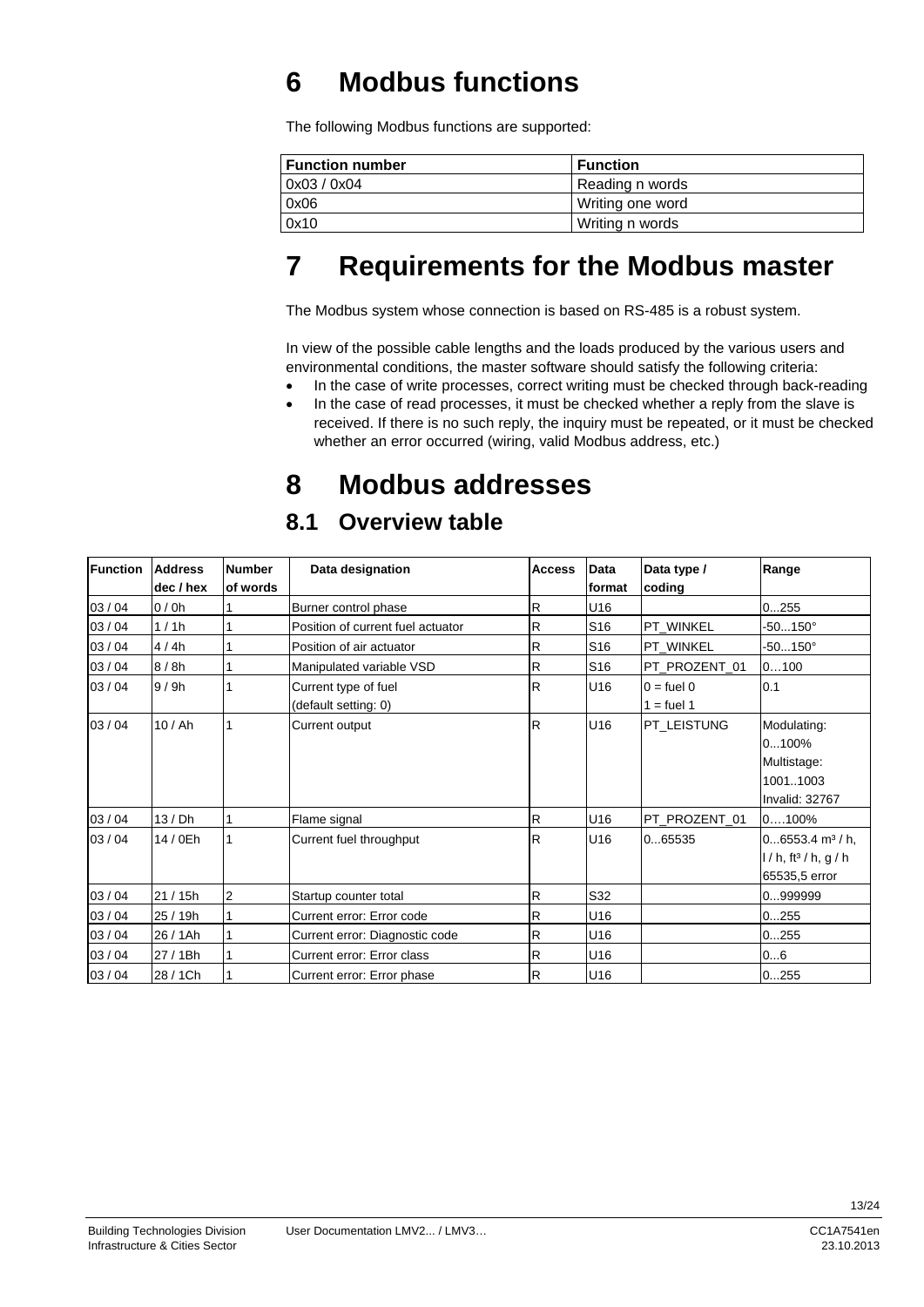| <b>Function</b> | <b>Address</b><br>dec / hex                                              | <b>Number</b><br>of words                      |                | Data designation                                                                                                  |            |                |                |                | coding                                     | Access Data type / |           | Range          |           |           |                |
|-----------------|--------------------------------------------------------------------------|------------------------------------------------|----------------|-------------------------------------------------------------------------------------------------------------------|------------|----------------|----------------|----------------|--------------------------------------------|--------------------|-----------|----------------|-----------|-----------|----------------|
| 03 / 04         | 35 / 23h                                                                 |                                                | <b>Inputs</b>  |                                                                                                                   |            |                |                | R.             | U16                                        |                    |           |                |           |           |                |
|                 | Coding: $0 \rightarrow$ inactive<br>$1 \rightarrow$ active<br><b>B14</b> |                                                |                |                                                                                                                   |            |                |                |                |                                            |                    |           |                |           |           |                |
|                 | <b>B15</b>                                                               | <b>B13</b>                                     | <b>B12</b>     | <b>B11</b>                                                                                                        | <b>B10</b> | B <sub>9</sub> | B <sub>8</sub> | B7             | B <sub>6</sub>                             | B <sub>5</sub>     | <b>B4</b> | B <sub>3</sub> | <b>B2</b> | <b>B1</b> | B <sub>0</sub> |
|                 |                                                                          |                                                |                |                                                                                                                   |            |                |                |                |                                            |                    |           |                |           |           |                |
|                 | B <sub>8</sub>                                                           | Safety loop (SK)                               |                |                                                                                                                   |            |                | B <sub>0</sub> |                | Controller on / off                        |                    |           |                |           |           |                |
|                 | B <sub>9</sub>                                                           |                                                |                |                                                                                                                   |            |                | <b>B1</b>      |                |                                            |                    |           |                |           |           |                |
|                 | <b>B10</b>                                                               |                                                |                | Pressure switch-min (Pmin) (pressure switch valve<br>proving (P LT) via pressure switch-min (Pmin)) <sup>1)</sup> |            |                | <b>B2</b>      |                |                                            |                    |           |                |           |           |                |
|                 | <b>B11</b>                                                               | Pressure switch-max (Pmax) / POC <sup>2)</sup> |                |                                                                                                                   |            |                |                | B <sub>3</sub> |                                            |                    |           |                |           |           |                |
|                 | <b>B12</b>                                                               |                                                |                |                                                                                                                   |            |                |                | <b>B4</b>      |                                            |                    |           |                |           |           |                |
|                 | <b>B13</b>                                                               | Air pressure switch (LP)                       |                |                                                                                                                   |            |                |                | B <sub>5</sub> |                                            |                    |           |                |           |           |                |
|                 | <b>B14</b>                                                               |                                                |                |                                                                                                                   |            |                |                | B <sub>6</sub> |                                            |                    |           |                |           |           |                |
|                 | <b>B15</b>                                                               |                                                |                |                                                                                                                   |            |                |                | B7             | Pressure switch valve proving (P LT) $3$ ) |                    |           |                |           |           |                |
|                 |                                                                          |                                                |                |                                                                                                                   |            |                |                |                |                                            |                    |           |                |           |           |                |
| <b>Function</b> | <b>Address</b><br>dec / hex                                              | <b>Number</b><br>of words                      |                | Data designation                                                                                                  |            |                |                | <b>Access</b>  | coding                                     | Data type /        |           | Range          |           |           |                |
| 03/04           | 37 / 25h                                                                 |                                                | <b>Outputs</b> |                                                                                                                   |            |                |                | <b>R</b>       | U16                                        |                    |           |                |           |           |                |

| Coding: $0 \rightarrow$ inactive |                |            |                   | $1 \rightarrow$ active                       |            |            |    |                |                |                |                |           |                |           |                |                |
|----------------------------------|----------------|------------|-------------------|----------------------------------------------|------------|------------|----|----------------|----------------|----------------|----------------|-----------|----------------|-----------|----------------|----------------|
|                                  |                |            |                   |                                              |            |            |    |                |                |                |                |           |                |           |                |                |
|                                  | <b>B15</b>     | <b>B14</b> | <b>B13</b>        | <b>B12</b>                                   | <b>B11</b> | <b>B10</b> | B9 | B <sub>8</sub> | B7             | B <sub>6</sub> | B <sub>5</sub> | <b>B4</b> | B <sub>3</sub> | <b>B2</b> | B <sub>1</sub> | B <sub>0</sub> |
|                                  |                |            |                   |                                              |            |            |    |                |                |                |                |           |                |           |                |                |
|                                  | B <sub>8</sub> |            |                   |                                              |            |            |    |                | B <sub>0</sub> |                | Alarm (AL)     |           |                |           |                |                |
|                                  | B <sub>9</sub> |            |                   |                                              |            |            |    |                | B <sub>1</sub> |                |                |           |                |           |                |                |
|                                  | <b>B10</b>     |            |                   |                                              |            |            |    |                | <b>B2</b>      |                |                |           |                |           |                |                |
|                                  | <b>B11</b>     |            |                   |                                              |            |            |    |                | B <sub>3</sub> |                |                |           |                |           |                |                |
|                                  | <b>B12</b>     |            |                   |                                              |            |            |    |                | B <sub>4</sub> |                | Ignition (Z)   |           |                |           |                |                |
|                                  | <b>B13</b>     |            | Fuel valve 1 (V1) |                                              |            |            |    |                | B <sub>5</sub> |                |                |           |                |           |                |                |
|                                  | <b>B14</b>     |            | Fuel valve 2 (V2) |                                              |            |            |    |                | B6             | Fan (M)        |                |           |                |           |                |                |
|                                  | <b>B15</b>     |            |                   | Fuel valve 3 (V3) / pilot valve (PV) $^{4)}$ |            |            |    |                | B7             |                |                |           |                |           |                |                |

The assignment of inputs / outputs above, are valid for the types of devices LMV27... / LMV37...

The inputs / outputs for other types of devices have an alternative meaning:

| 1) | LMV37.8 | $B10 = CPS$ |
|----|---------|-------------|
|----|---------|-------------|

- 2) LMV26... B11 = pressure switch-max (Pmax) / POC / pressure switch valve proving (P LT)
- 3)  $LMV26...$  B7 = fuel 0
- LMV37.8... B7 = pressure switch-min (Pmin) / pressure switch valve proving (P LT)
- 4) LMV37.8... B15 = fan (M) via X7-02

For types not listed, refer to standard assignment.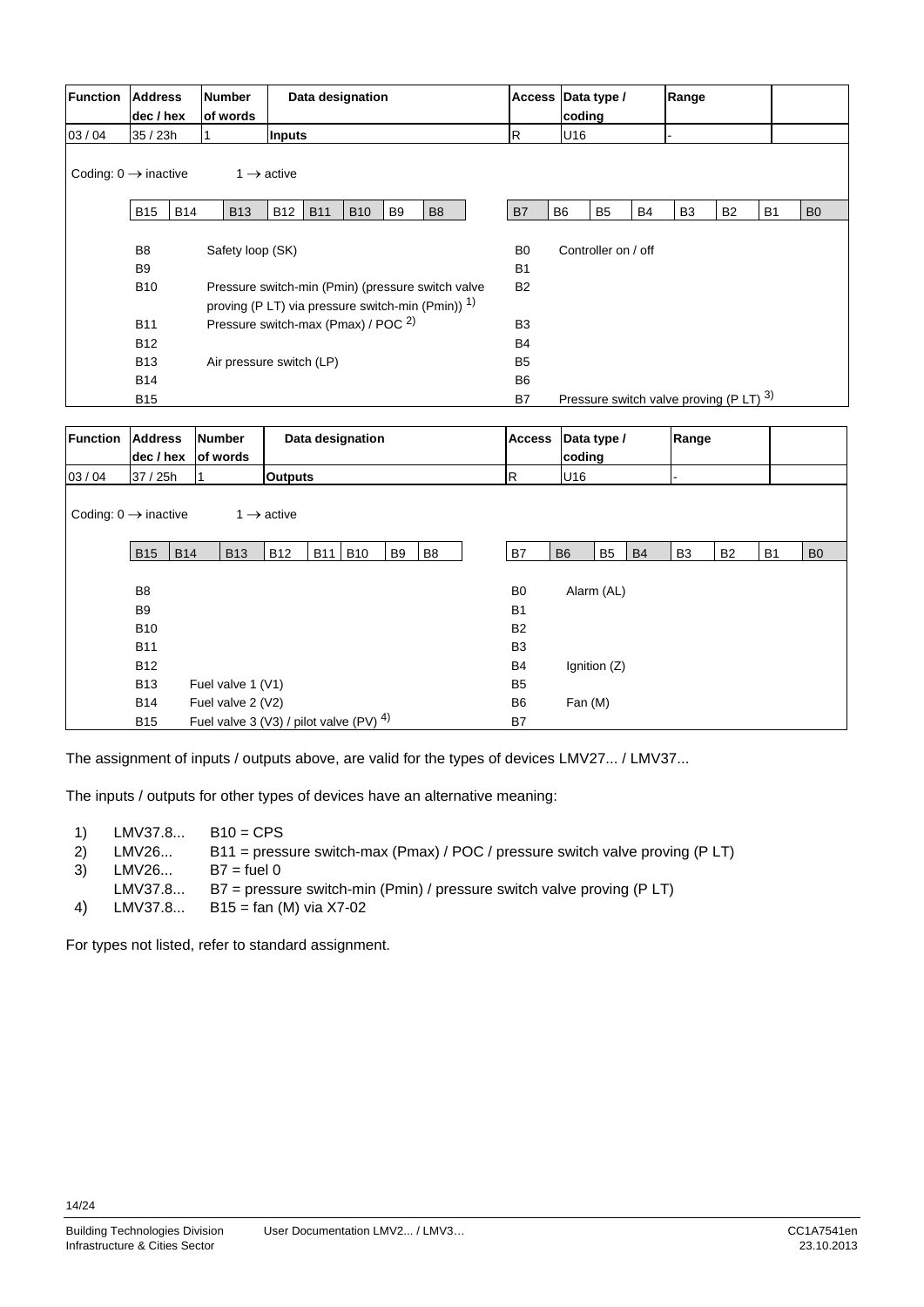| <b>Function</b>        | <b>Address</b><br>dec / hex | <b>Number</b><br>of words | Data designation                                                                                                                                                               | <b>Access</b>          | Data<br>format | Data type /<br>coding                                                                                                 | Range                                                             |
|------------------------|-----------------------------|---------------------------|--------------------------------------------------------------------------------------------------------------------------------------------------------------------------------|------------------------|----------------|-----------------------------------------------------------------------------------------------------------------------|-------------------------------------------------------------------|
| R 03 / 04<br>W 06 / 16 | 38 / 26h                    | 1                         | Program stop                                                                                                                                                                   | R / W <sup>1</sup>     | U16            | $0 =$ deactivated<br>$1 = PrePurqP (Ph24)$<br>$2 =$ IgnitPos (Ph36)<br>$3 =$ Interv 1 (Ph44)<br>$4 =$ Interv 2 (Ph52) | 04                                                                |
| R 03/04<br>W 06 / 16   | 41 / 29h                    | 1                         | Modbus mode: Preselected output local /<br>preselected output remote                                                                                                           | R/W                    | U16            | $0 =$ locally<br>$1 =$ remote                                                                                         | 0.1                                                               |
| R 03 / 04<br>W 06 / 16 | 42 / 2Ah                    | 1                         | (default setting: 0)<br>Modbus breakdown time:<br>Max. time with no communication. When<br>this time has elapsed, automatic change<br>from «remote» to «local» will take place | $R / W$ <sup>1</sup> ) | U16            |                                                                                                                       | 07200 s<br>$0 =$ deactivated                                      |
| R 03/04<br>W 06 / 16   | 43 / 2Bh                    | 1                         | Operating mode in remote operation<br>Remote «ON», Remote «Off»<br>(default setting: 0)                                                                                        | R/W                    | U16            | $0 =$ Auto<br>$1 = ON$<br>$2 = OFF$                                                                                   | 0, 1, 2                                                           |
| R 03 / 04<br>W 06 / 16 | 45 / 2Dh                    | 1                         | Preselected target output modulating /<br>multistage                                                                                                                           | R/W                    | U16            | PT_LEISTUNG                                                                                                           | Modulating:<br>0100%<br>Multistage:<br>10011003<br>Invalid: 32767 |
| R 03/04<br>W 06 / 16   | 56 / 38h                    | $\overline{2}$            | Hours run fuel 0 resettable                                                                                                                                                    | R / W <sup>1</sup>     | S32            |                                                                                                                       | 0999999 h                                                         |
| R 03/04<br>W 06 / 16   | 58 / 3Ah                    | 2                         | Only with LMV26 / LMV36:<br>Hours run fuel 1 resettable                                                                                                                        | R / W <sup>1</sup>     | S32            |                                                                                                                       | 0999999 h                                                         |
| R 03/04<br>W 06 / 16   | 68 / 44h                    | $\overline{2}$            | Hours run unit live                                                                                                                                                            | R                      | S32            |                                                                                                                       | 0999999 h                                                         |
| R 03 / 04<br>W 06 / 16 | 70 / 46h                    | $\overline{2}$            | Start counter fuel 0 resettable                                                                                                                                                | R/W <sup>1</sup>       | S32            |                                                                                                                       | 0999999                                                           |
| R 03 / 04<br>W 06 / 16 | 72 / 48h                    | 2                         | Only with LMV26 / LMV36:<br>Start counter fuel 1 resettable                                                                                                                    | R / W <sup>1</sup>     | S32            |                                                                                                                       | 0999999                                                           |
| 03/04                  | 76 / 4Ch                    | $\overline{2}$            | Start counter total (read only)                                                                                                                                                | R                      | S32            |                                                                                                                       | 0999999                                                           |
| 03/04                  | 78 / 4Eh                    | $\overline{2}$            | Fuel volume fuel 0<br>$0 =$ resettable                                                                                                                                         | $R / W$ <sup>1</sup> ) | U32            |                                                                                                                       | $099999999$ m <sup>3</sup>                                        |
| 03/04                  | 80 / 50h                    | $\overline{2}$            | Only with LMV26 / LMV36:<br>Fuel volume fuel 1<br>$1 =$ resettable                                                                                                             | R / W <sup>1</sup>     | U32            |                                                                                                                       | 099999999                                                         |
| 03/04                  | 82 / 52h                    |                           | Number of faults                                                                                                                                                               | $\mathsf R$            | U16            |                                                                                                                       | 065535                                                            |
| R 03 / 04<br>W 06 / 16 | 84 / 54h                    | 1                         | Preselected output in the event<br>communication with BACS breaks down<br>Fuel 0                                                                                               | R / W <sup>1</sup>     | U16            | PT_LEISTUNG                                                                                                           | Modulating:<br>0100%<br>Multistage:<br>10011003<br>Invalid: 32767 |
| R 03/04<br>W 06 / 16   | 85 / 55h                    | 1                         | Only with LMV26 / LMV36:<br>Preselected output in the event<br>communication with BACS breaks down<br>Fuel 1                                                                   | $R / W$ <sup>1</sup> ) | U16            | PT_LEISTUNG                                                                                                           | Modulating:<br>0100%<br>Multistage:<br>10011003<br>Invalid: 32767 |
| R 03 / 04              | 98 / 62h                    | 8                         | Burner control type reference (ASN)                                                                                                                                            | ${\sf R}$              | U8[16]         | String                                                                                                                |                                                                   |
| R 03 / 04              | 106 / 6Ah                   | $\mathbf{1}$              | Burner control parameter set code                                                                                                                                              | R                      | U16            |                                                                                                                       |                                                                   |
| R 03 / 04              | 107 / 6Bh                   | 1                         | Burner control parameter set version                                                                                                                                           | ${\sf R}$              | U16            |                                                                                                                       |                                                                   |
| R 03 / 04              | 108 / 6Ch                   | 3                         | Burner control identification date                                                                                                                                             | ${\sf R}$              | U16[3]         | Data                                                                                                                  |                                                                   |
| R 03 / 04              | 111 / 6Fh                   | l 1                       | Burner control identification number                                                                                                                                           | ${\sf R}$              | U16            |                                                                                                                       |                                                                   |
| R 03 / 04              | 113/71h                     |                           | Software version burner control                                                                                                                                                | R                      | U16            | Hexadecimal                                                                                                           |                                                                   |
| R 03 / 04              | 115 / 73h                   | 8                         | <b>Burner identification</b>                                                                                                                                                   | R                      | U8[16]         | String                                                                                                                |                                                                   |
| R 03 / 04              | 123 / 7Bh                   | $\overline{1}$            | Minimum output fuel 0                                                                                                                                                          | ${\sf R}$              | U16            | PT_LEISTUNG_BEG 20100%,<br><b>RENZT</b>                                                                               | 10011003<br>Invalid: 32676                                        |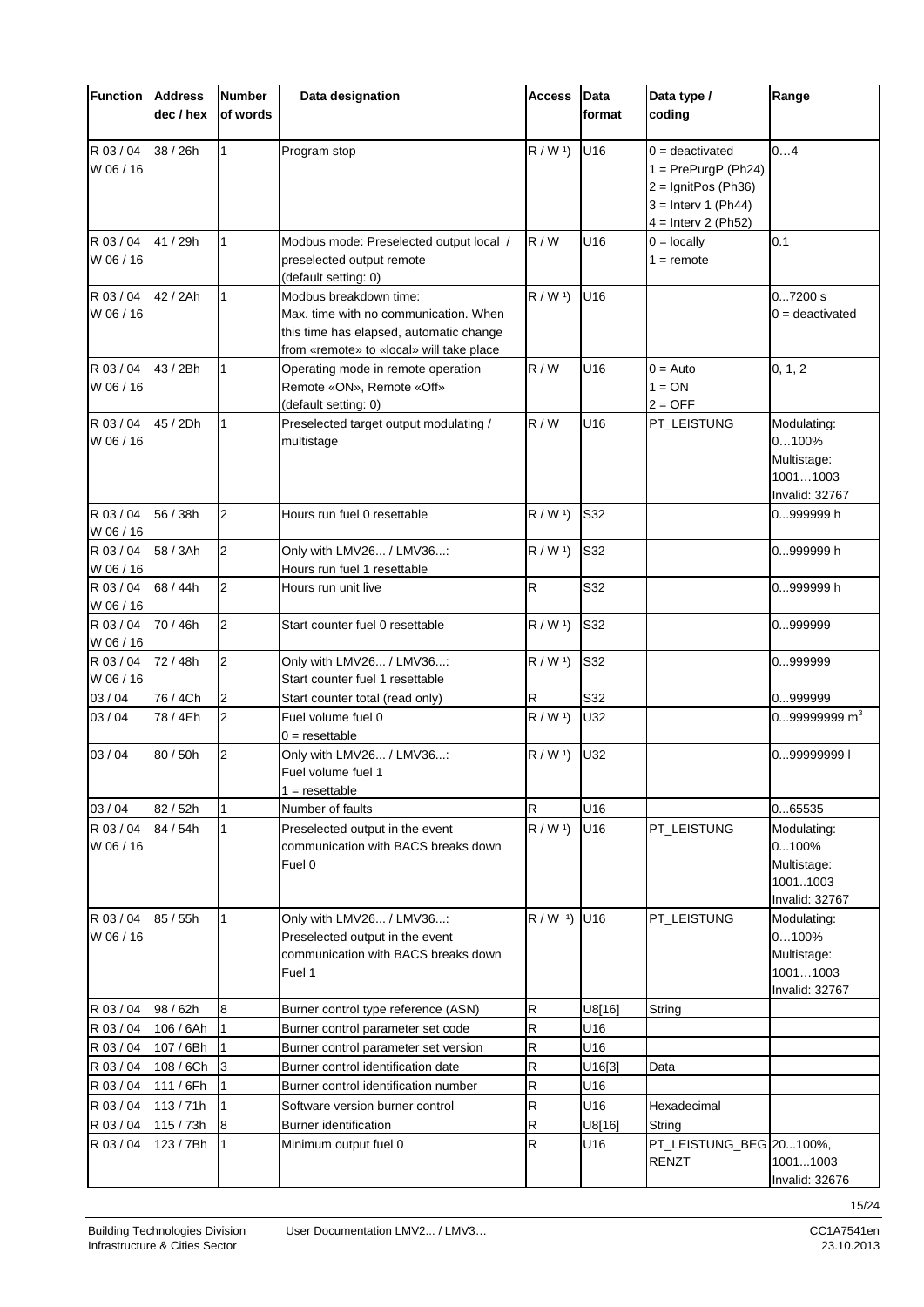| Function  | <b>Address</b><br>dec / hex  | <b>Number</b><br>of words | Data designation                                                                                                                                           | <b>Access</b> | Data<br>format                                | Data type /<br>coding           | Range                                        |
|-----------|------------------------------|---------------------------|------------------------------------------------------------------------------------------------------------------------------------------------------------|---------------|-----------------------------------------------|---------------------------------|----------------------------------------------|
| R 03/04   | 124 / 7Ch                    | $\vert$ 1                 | Maximum output fuel 0                                                                                                                                      | $\mathsf R$   | U16                                           | PT_LEISTUNG_BEG<br><b>RENZT</b> | 20100%,<br>10011003<br><b>Invalid: 32676</b> |
| R 03/04   | 125 / 7Dh                    | 11                        | Only with LMV26 / LMV36:<br>Minimum output fuel 1                                                                                                          | R             | U16                                           | PT_LEISTUNG_BEG<br><b>RENZT</b> | 20100%,<br>10011003<br>Invalid: 32676        |
| R 03/04   | 126 / 7Eh                    | $\vert$ 1                 | Only with LMV26 / LMV36:<br>Maximum output fuel 1                                                                                                          | R             | U16                                           | PT LEISTUNG BEG<br><b>RENZT</b> | 20100%,<br>10011003<br>Invalid: 32676        |
| R 03 / 04 | 127 / 7Fh                    |                           | Operation mode of burner                                                                                                                                   | R             | U16                                           |                                 | 127                                          |
| R 03 / 04 | 128 / 80h                    |                           | Only LMV26 / LMV36:<br>Operation mode of burner fuel 1                                                                                                     | ${\sf R}$     | U16                                           |                                 | 127                                          |
| R 03/04   | 129/81h                      | 2                         | Switching cycles Revert to pilot                                                                                                                           | $\mathsf{R}$  | S32                                           |                                 | 09999999                                     |
| 03/04     | 544 / 220h 8                 |                           | Error history: Current error<br>Structure:<br>Error code<br>Diagnostic code<br>Error class<br>Error phase<br>Type of fuel<br>Output<br>Start counter total | R             | U16<br>U16<br>U16<br>U16<br>U16<br>U16<br>U32 |                                 |                                              |
| 03/04     | 552 / 228h 8<br>744 / 2E8h 8 |                           | Error history: Current error -1<br>Error history: Current error -24                                                                                        | R             | U16 / U32                                     |                                 |                                              |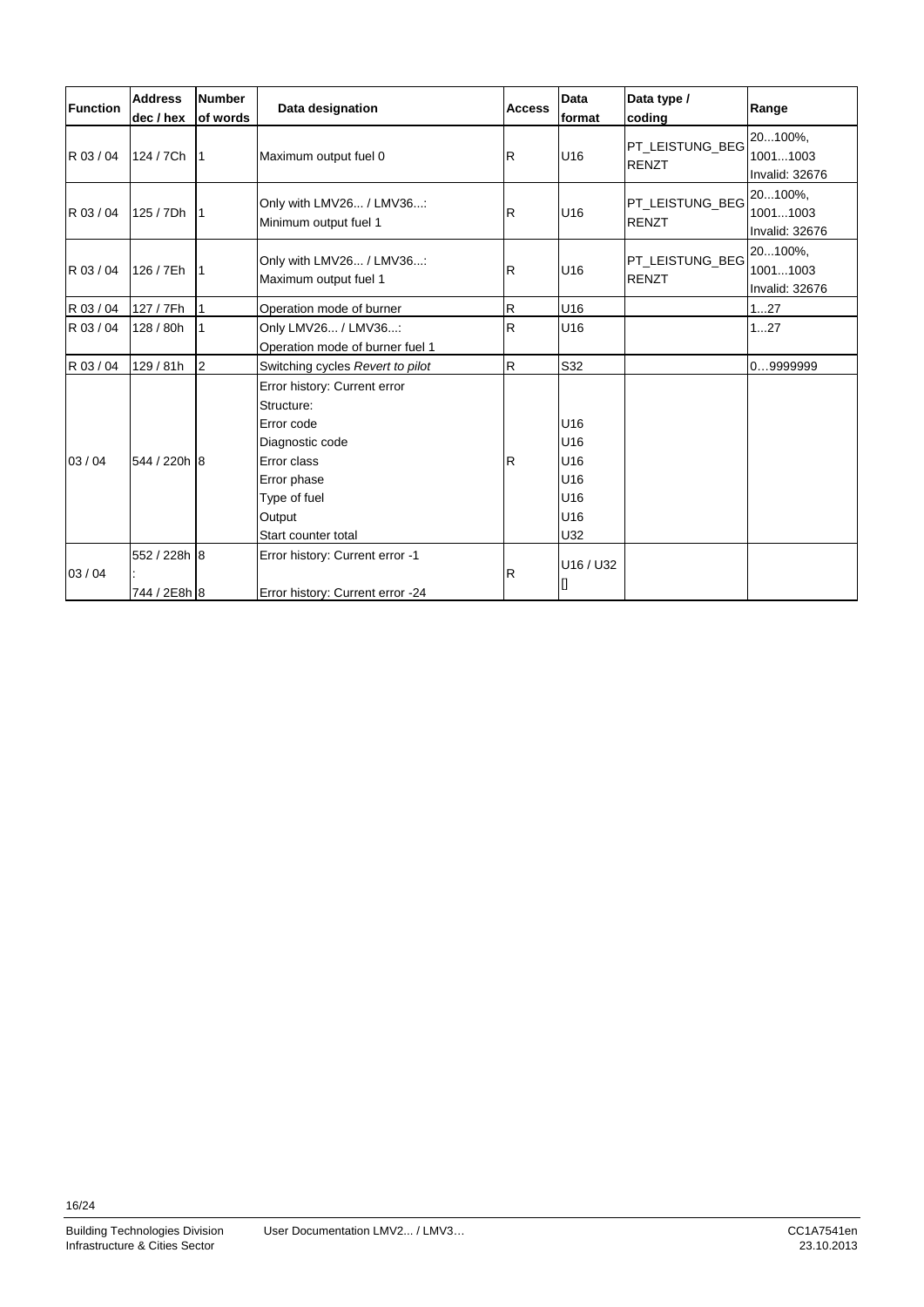### **8.2 Legend to overview table**

| Access                 | R<br>R/W                            | Read only value<br>Read and write value                                                                                          |
|------------------------|-------------------------------------|----------------------------------------------------------------------------------------------------------------------------------|
|                        |                                     |                                                                                                                                  |
| Data format            | U8<br>U16<br>U32<br>S <sub>16</sub> | Character string<br>16 Bit Integer (subject to sign)<br>32 Bit Integer (not subject to sign)<br>16 Bit Integer (subject to sign) |
|                        |                                     | Note!<br>This data type is also used to mark invalid or non-existing values by using the value «-1».                             |
|                        | S32                                 | 32 Bit Integer (subject to sign)                                                                                                 |
|                        |                                     | Note!<br>This data type is also used to mark invalid or non-existing values by using the value «-1».                             |
|                        |                                     |                                                                                                                                  |
| $\Box$<br>$\mathbf{1}$ |                                     | Data array<br>Refer to section «Write restrictions»                                                                              |

#### **Data types**

| <b>Type</b>    | <b>Physical range</b> | Internal range        | <b>Resolution</b>     | Conversion internally / |
|----------------|-----------------------|-----------------------|-----------------------|-------------------------|
|                |                       |                       |                       | physically              |
| PT PROZENT 01  | $0100\%$              | 01000                 | 0.1%                  | /10                     |
| PT WINKEL      | $-50150^{\circ}$      | $-5001500$            | $0.1^\circ$           | /10                     |
| PT LEISTUNG BE | Modulating operation: | Modulating operation: | Modulating operation: | Modulating operation:   |
| <b>GRENZT</b>  | 20100%                | 201000                | 0.1%                  | /10                     |
|                |                       |                       |                       |                         |
|                | Multistage operation: | Multistage operation: | Multistage operation: | Multistage operation:   |
|                | 1001<br>stage 1       | 10011003              |                       | $-1000$                 |
|                | 1002<br>stage 2       |                       |                       |                         |
|                | 1003<br>stage 3       |                       |                       |                         |
|                |                       |                       |                       |                         |
|                | $32767 =$ invalid     | $32767 =$ invalid     |                       |                         |
| PT LEISTUNG    | Modulating operation: | Modulating operation: | Modulating operation: | Modulating operation:   |
|                | $0100.0\%$            | 01000                 | 0.1%                  | /10                     |
|                |                       |                       |                       |                         |
|                | Multistage operation: | Multistage operation: | Multistage operation: | Multistage operation:   |
|                | 1001<br>stage 1       | 10011003              | 1                     | $-1000$                 |
|                | 1002<br>stage 2       |                       |                       |                         |
|                | 1003<br>stage 3       |                       |                       |                         |
|                |                       |                       |                       |                         |
|                | $32767 =$ invalid     | $32767 =$ invalid     | $32767 =$ invalid     | $32767 =$ invalid       |

### **8.3 Write restrictions**



#### Note!

The parameters marked with an asterisk in the overview table of section 8.1 («Access» column) must not be continuously written since they are stored in EEPROM, and this memory only permits a limited number of write accesses (< 100,000) over its lifetime!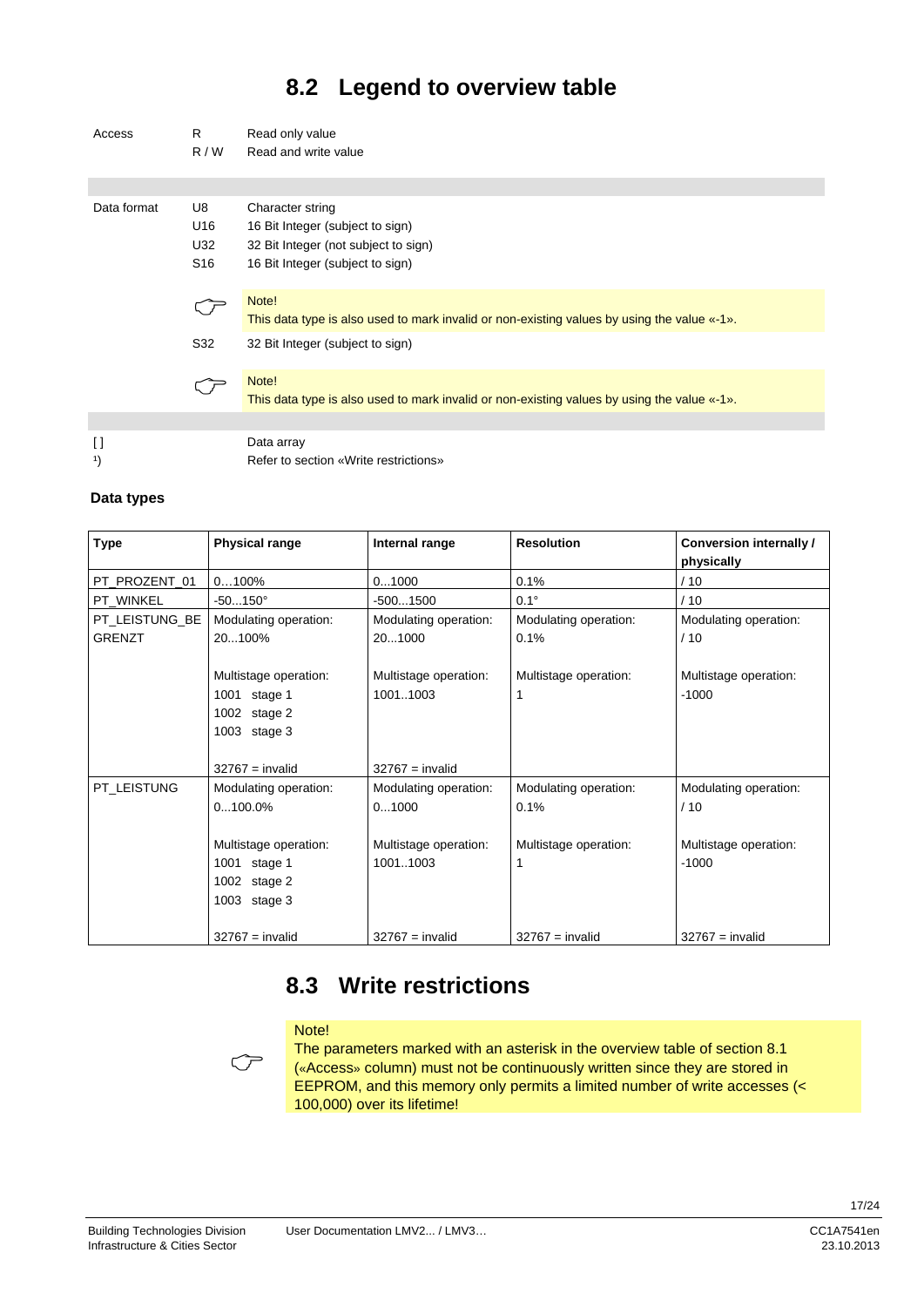

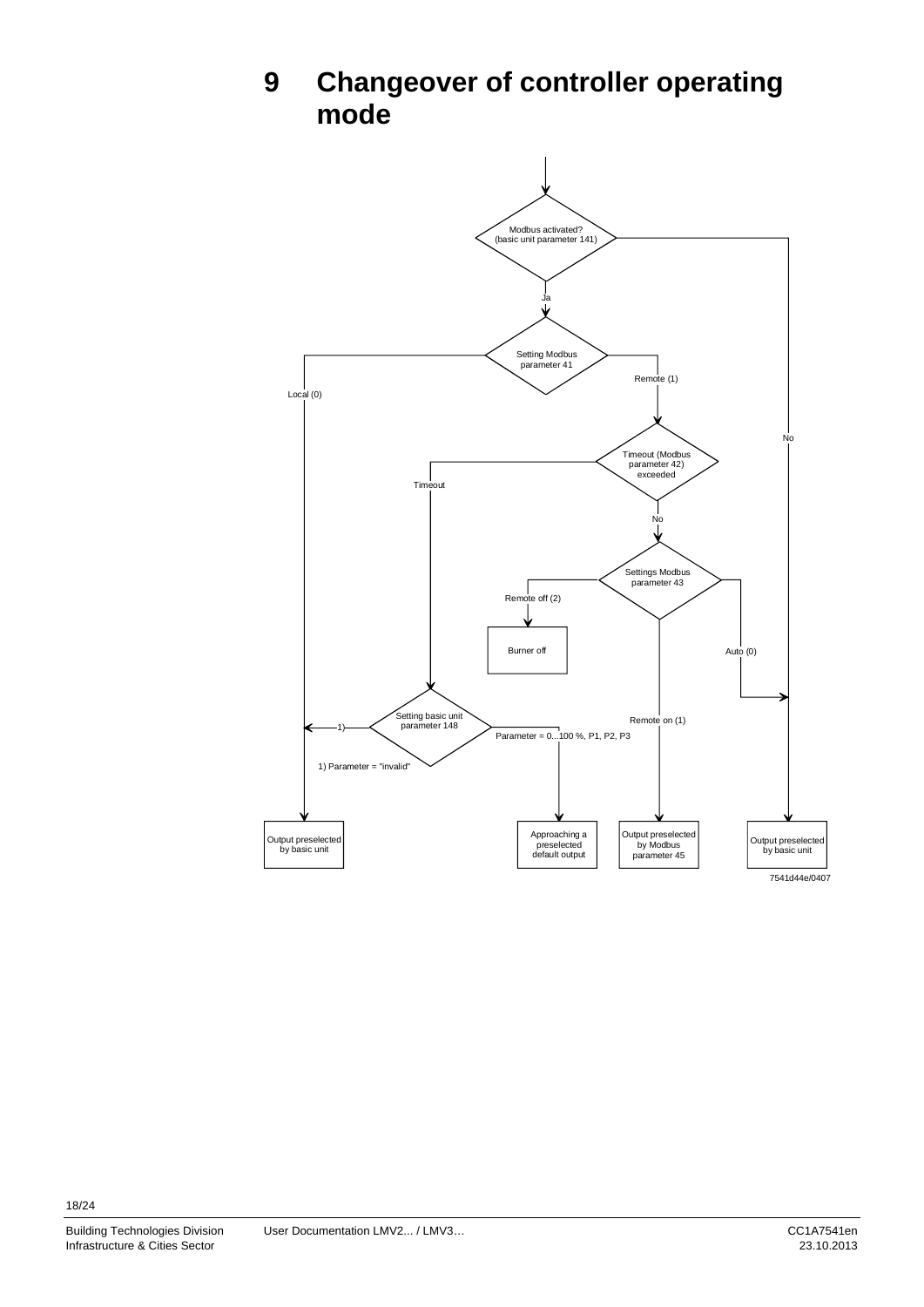Changing between «local» and «remote» mode

Changeover of Modbus operating mode between «auto», «remote on» and «remote off»

Monitoring of Modbus timeout

### **9.1 Operating modes**

After activating Modbus communication, data can be exchanged between the basic unit and the Modbus master via the Modbus interface.

Preselection of the target output by the Modbus can only be made after the Modus has switched from «local» to «remote». This change is made by writing the *Modbus Mode* parameter (refer to section 8.1, Modbus address 41).

Preselection of the target output that were made previously have no impact and are set «invalid» when changing to remote operation.

The presetting after activation of Modbus communication is «local». When the basic unit is switched off, the mode is set back to the presetting.

This setting is used to determine the behavior of the system in remote operation. The setting is made by writing the parameter *Operating mode in remote operation* (refer to section 8.1, Modbus address 43).

With the «auto» setting, the output to be delivered is determined by the basic unit. With the «remote on» setting, the Modbus master determines the output to be delivered by the system by predefining a target output.

With the «remote off» setting, the burner will be shut down. A new start is made only when the operating mode changes to «remote on» and a new preselection of target output is made, or after a change to local operation.

For output preselection via the building automation and control system, the controller on contact on the basic unit must be closed.

The presetting after activation of remote operation is «auto». When the basic unit is switched off, the operating mode will be reset to the preselected mode.

If communication between the Modbus and the basic unit breaks down, the time the breakdown lasts will be monitored (refer to section 8.1, Modbus address 42). Every permissible Modbus communication on this slave (basic unit) will restart monitoring. Monitoring only takes place in «remote» operation. If the time parameterized for communication breakdown is exceeded, a change from remote to local operation will take place. In that case, the system travels to the parameterized preselected output to be delivered in the event of a communication breakdown.

#### Note!

 $\circlearrowright$ 

If the time is exceeded, the Modbus master must again select remote operation, that is, on bus return, addresses 41 and 43 and the preselected output must be again be written. Only then can the output be readjusted. Timeout is a Modbus parameter and is retained even if the basic unit is switched off.

### **9.2 Bus behavior in the event of burner lockout**

If the basic unit has triggered lockout due to a fault, the selected operating mode with remote mode (Modbus addresses 41 and 43) will be retained when the unit is reset. For the required target output to be reached, all that is required is to preselect again the output via Modbus address 45.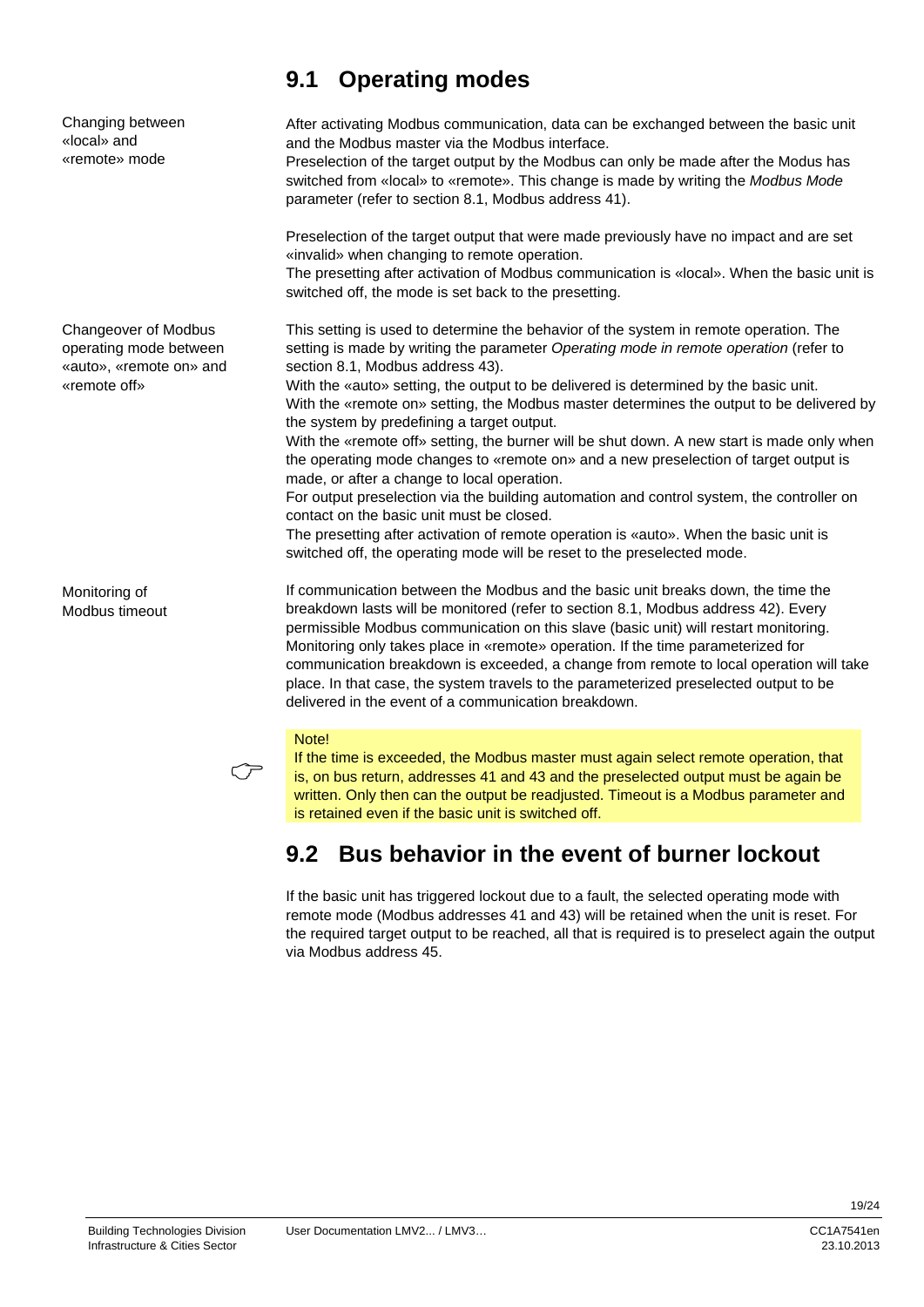## **10 Modbus settings on the basic unit**

To be able to edit the Modbus parameters, at least the heating engineer level (SO) must be activated via the AZL2… / ACS410.

### **10.1 Slave address**

The setting is made via parameter 145.

According addresses from 1...247 can be set. The slave address is stored in nonvolatile memory of the basic unit.

Changes can only be made via the LMV2… / LMV3..., not via Modbus.

| No. |                                         | Settings |            |  |
|-----|-----------------------------------------|----------|------------|--|
|     | Basic unit parameter                    | Unit     | Resolution |  |
|     | Device address for Modbus of basic unit |          |            |  |
| 145 | Setting values<br>1247                  |          |            |  |
|     | (default setting: 1)                    |          |            |  |

### **10.2 Baud rate of Modbus interface**

The setting is made via parameter 146.

The parameter specifies the transmission rate for the interface used with the Modbus. The parameter is stored in nonvolatile memory of the basic unit. Changes can only be made via the LMV2… / LMV3..., not via Modbus.

| No. |                                                                                                               |      |     |               | Settings |            |
|-----|---------------------------------------------------------------------------------------------------------------|------|-----|---------------|----------|------------|
|     | Basic unit parameter                                                                                          |      |     |               | Unit     | Resolution |
| 146 | Setting<br>Baud<br>οf<br>communication<br>Setting values<br>$0 = 9600$<br>$1 = 19200$<br>(default setting: 1) | rate | for | <b>Modbus</b> |          |            |

### **10.3 Parity of Modbus interface**

The setting is made via parameter 147.

The parameter specifies the parity for the interface used with the Modbus. The parameter is stored in nonvolatile memory of the basic unit.

Changes can only be made via the LMV2… / LMV3..., not via Modbus.

| No. |                      | Settings |            |  |  |
|-----|----------------------|----------|------------|--|--|
|     | Basic unit parameter | Unit     | Resolution |  |  |
|     | Parity for Modbus    |          |            |  |  |
|     | $0 = none$           |          |            |  |  |
| 147 | $1 = odd$            |          |            |  |  |
|     | $2 = even$           |          |            |  |  |
|     | (default setting: 0) |          |            |  |  |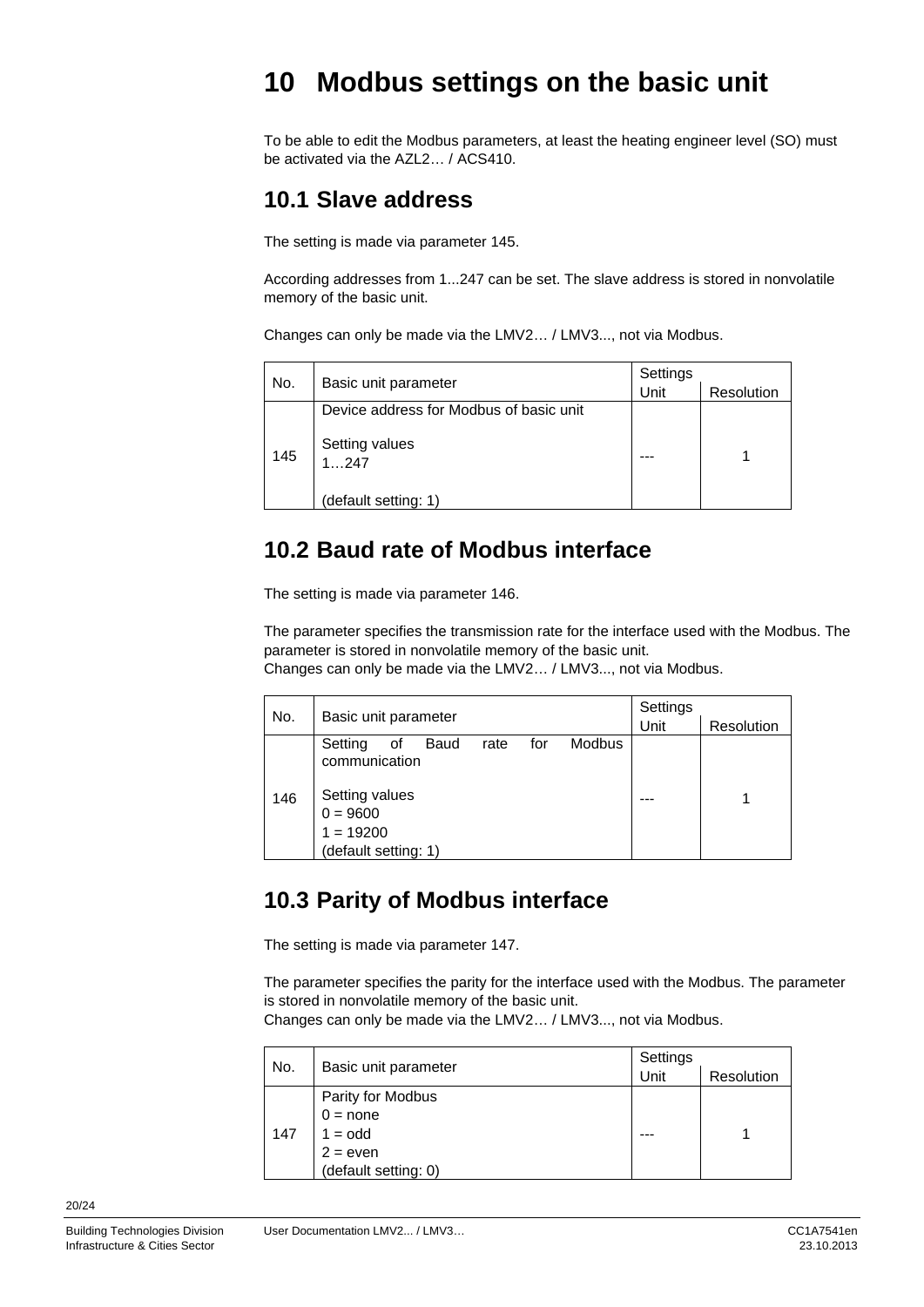### **10.4 Step back time in the event of communication breakdown**

The setting is made via parameter 142.

This parameter defines the maximum period of time communication between the Modbus and the basic unit may break down. When this time has elapsed, the Modbus operating mode changes automatically from «remote» to «local» and the output specified by parameter 148 will be delivered. The parameter is stored in nonvolatile memory of the basic unit.

Changes can be made both via the LMV2… / LMV3... and the Modbus.

| No. |                                                                                                | Settings |            |  |
|-----|------------------------------------------------------------------------------------------------|----------|------------|--|
|     | Basic unit parameter                                                                           | Unit     | Resolution |  |
|     | Step back time in the event of communication breakdown<br>(default setting: $600 s = 10 min$ ) |          |            |  |
| 142 | Setting values<br>$0 =$ inactive<br>l….7200 s                                                  | S        |            |  |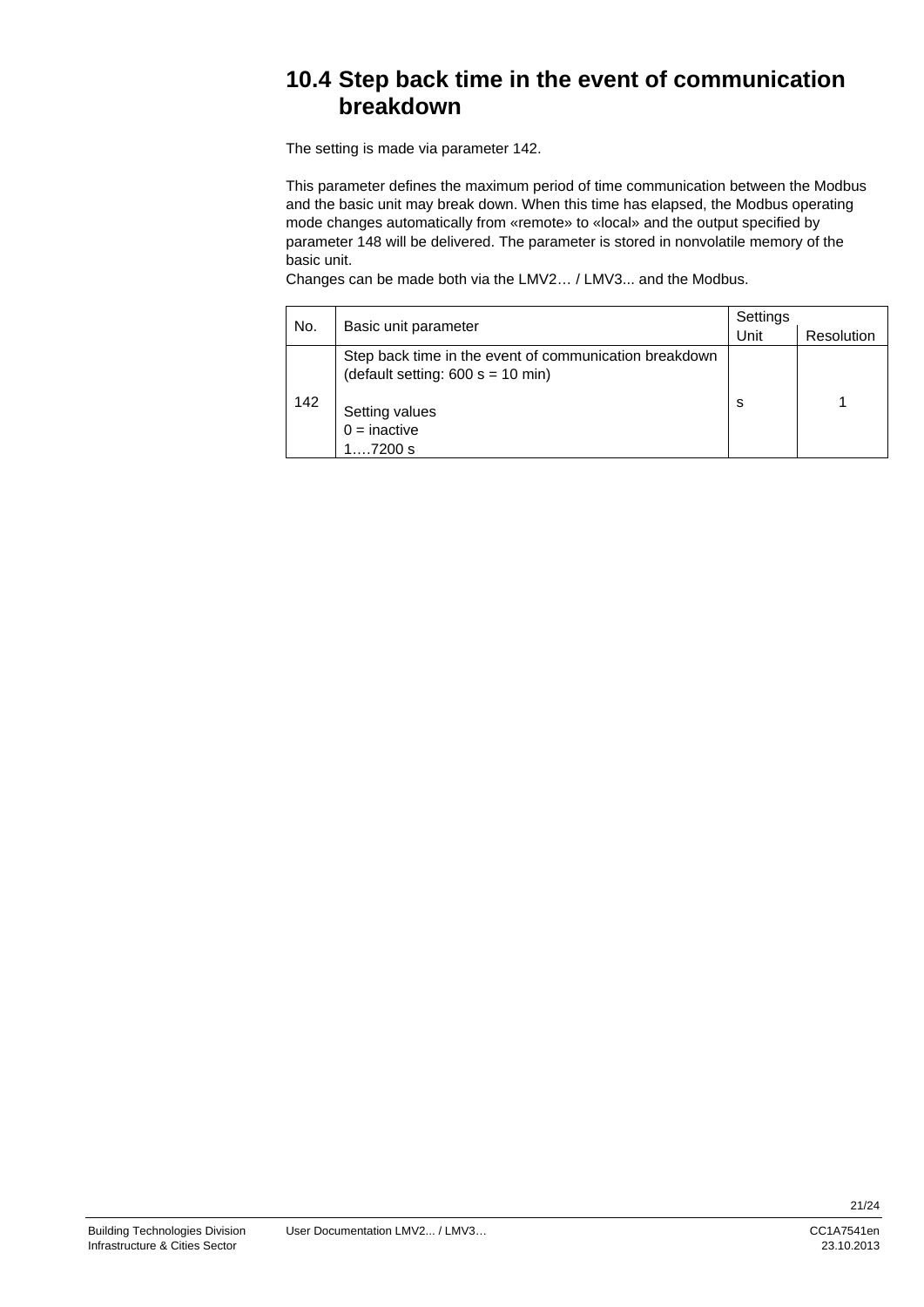### **10.5 Preselected output in the event of communication breakdown**

The fuel setting is made via parameter 148.

Only with LMV26... / LMV36...:

For basic units that support 2 types of fuel, the setting for the second type of fuel is made via parameter 149.

The output set with this parameter is approached by the system when – in remote operation – communication breakdown was longer than the period of time set with parameter 142. If this output is set «invalid» and communication breakdown occurs, the system will deliver the output set on the basic unit. The parameter is stored in nonvolatile memory of the basic unit. Changes can be made both via the LMV2… / LMV3... and the Modbus (for address for Modbus, refer to chapter *Modbus addresses*).

| No.        | Basic unit parameter                                                                                                                                                                                                                                                                                                                                                                                                                                                                                                                                                                 | Settings         |            |
|------------|--------------------------------------------------------------------------------------------------------------------------------------------------------------------------------------------------------------------------------------------------------------------------------------------------------------------------------------------------------------------------------------------------------------------------------------------------------------------------------------------------------------------------------------------------------------------------------------|------------------|------------|
|            |                                                                                                                                                                                                                                                                                                                                                                                                                                                                                                                                                                                      | Unit             | Resolution |
| 148<br>149 | Performance standard at interruption of communication<br>with building automation<br>Setting values:<br>For <b>modulating operation</b> the setting range is as<br>follows:<br>$019.9 =$ burner off<br>$20100 = 20100%$ burner output<br>$(20 = low-free position)$<br>If parameter 545 (lower output limit) or 546 (upper output<br>limit) is set, that parameter is decisive for the adjustable<br>burner output.<br>For multistage operation apply to setting range:<br>settings $0 =$ burner OFF, P1, P2, P3<br>Invalid = no performance standards of the building<br>automation | $%$ or<br>stages |            |
|            | (default setting: invalid)                                                                                                                                                                                                                                                                                                                                                                                                                                                                                                                                                           |                  |            |

### **10.6 Activation of Modbus**

The setting is made via parameter 141.

Modbus functionality of the LMV2… / LMV3... will be activated when setting this parameter to «1». The parameter is stored in nonvolatile memory of the basic unit. Changes can only be made via the LMV2… / LMV3..., not via Modbus.

| No. | Basic unit parameter               | Settings |            |
|-----|------------------------------------|----------|------------|
|     |                                    | Unit     | Resolution |
| 141 | Operating mode building automation |          |            |
|     | $0 =$ off                          |          |            |
|     | $1 = Modbus$                       |          |            |
|     | $2 =$ reserved                     |          |            |
|     | (default setting: 0)               |          |            |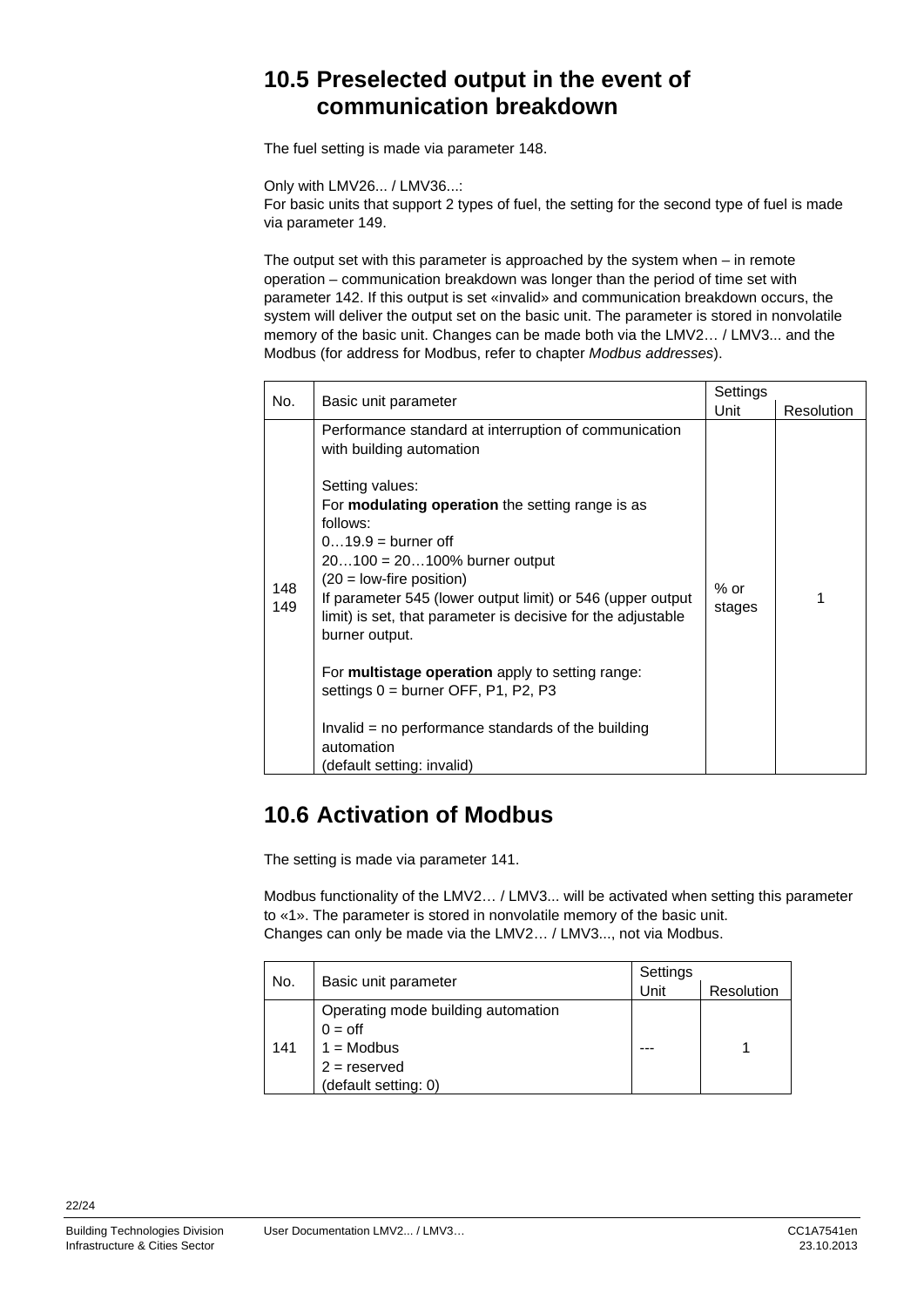## **11 Modbus in connection with ACS410 / AZL2...**

If, together with the Modbus, the ACS410 PC tool is operated with the basic unit, it must be taken into consideration that write access will be rejected if, at the same time, the ACS410 makes a write access to parameters.

The simultaneous setting of a parameter from the AZL2…and the Modbus master must be avoided, since it would not be possible to predict who is granted the access right. Write access via Modbus is possible at any time, independent of the AZL2… or ACS410.

## **12 Error handling**

In the event of erroneous telegrams (CRC errors, etc.), the AZL2... does not send an exception code (refer to Modbus definition), but ignores the messages.

Reason: Commercially available Modbus drivers do not normally respond to exception codes.